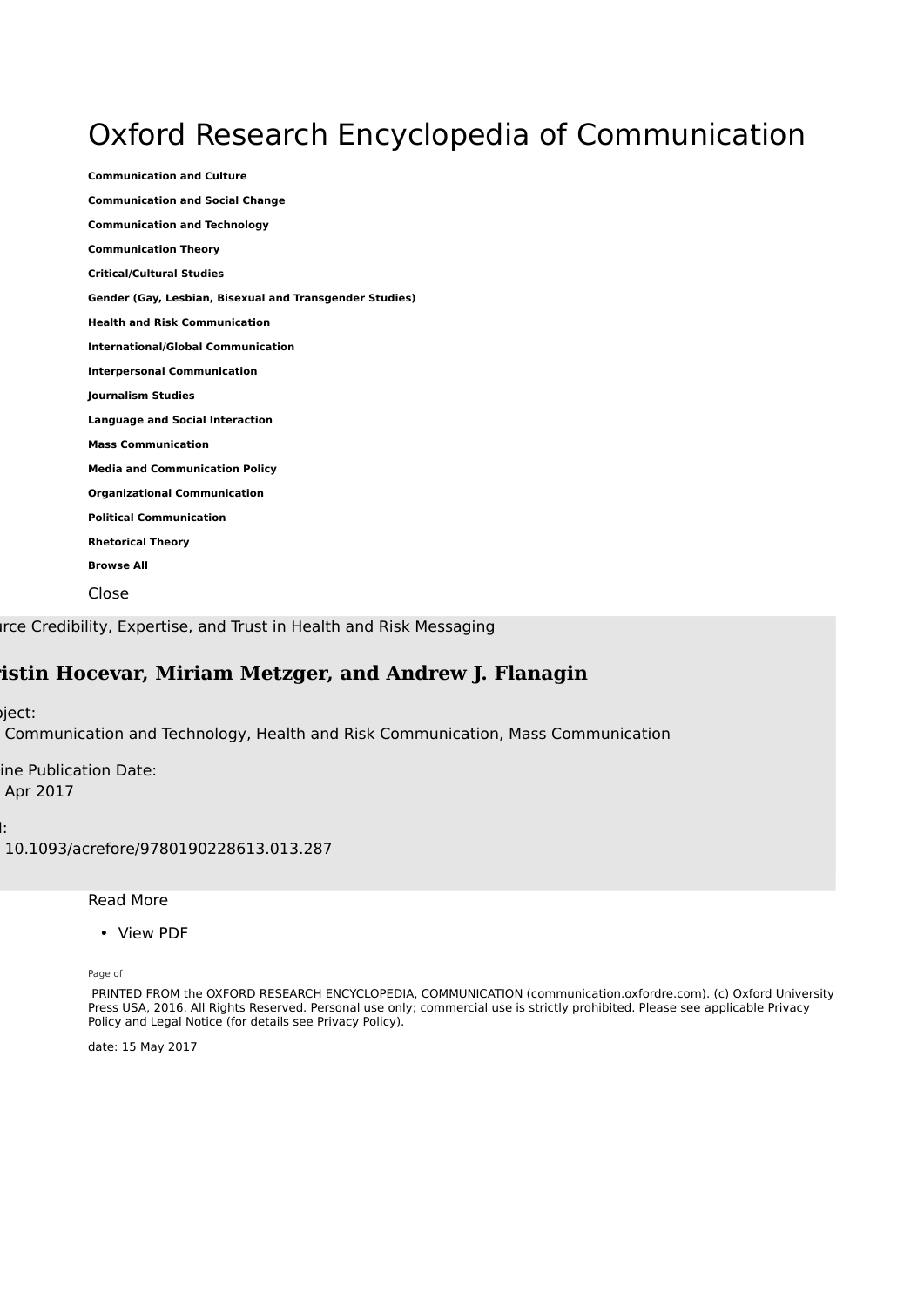#### **Summary and Keywords**

Our understanding and perceptions of source credibility significantly drive how we process health and risk messages, and may also influence relevant behaviors. Source credibility is believed to be impacted by both perceptions of source trustworthiness and expertise, and the effect of credibility on changes in attitudes and behavior has been studied for decades in the persuasion literature. However, how we understand and define source credibility particularly the dimension of expertise—has changed dramatically as social media and other online platforms are increasingly used to design and disseminate health messages. While earlier definitions of source credibility relied heavily on the source's credentials as indicators of expertise on a given topic, more recent conceptualizations must also account for expertise held by laypeople who have experience with a health concern. This shifting conceptualization of source credibility may then impact both why and when people select, as well as how they perceive, process, and judge, health messaging across both novel and more traditional communication contexts.

Keywords: credibility, expertise, trustworthiness, trust, health, media, Internet, risk, source, message, health and risk message design and processing

Perceptions of source credibility are key to the degree of message acceptance. Source credibility has long been thought to comprise perceptions of a source's trustworthiness and expertise, and those perceptions of source credibility significantly drive how people process health and risk messages. Indeed, cues about a source's experience and honesty may be even more important when assessing the believability of health information than other kinds of information, as believing inaccurate information about our health could have dire personal consequences. However, how we understand and define source credibility particularly the dimension of expertise—has changed dramatically as social media and other online platforms are increasingly used to design and disseminate health messages. While earlier definitions of source credibility focused on the source's credentials as indicators of expertise on a given topic, more recent conceptualizations must also account for expertise held by laypeople who have experience with a health concern.

This shifting conceptualization of source credibility may impact both why and when people select, as well as how they perceive, process, and judge, health messaging. To ground this conceptualization in the heritage of study in credibility, trust, and expertise, source credibility research in the persuasion and related literatures will be reviewed. Research and models that are specific to health and those that provide more general knowledge of source credibility but can be applied to health messaging will be considered. More contemporary approaches to the understanding and application of source credibility, including directions for future research, will also be examined.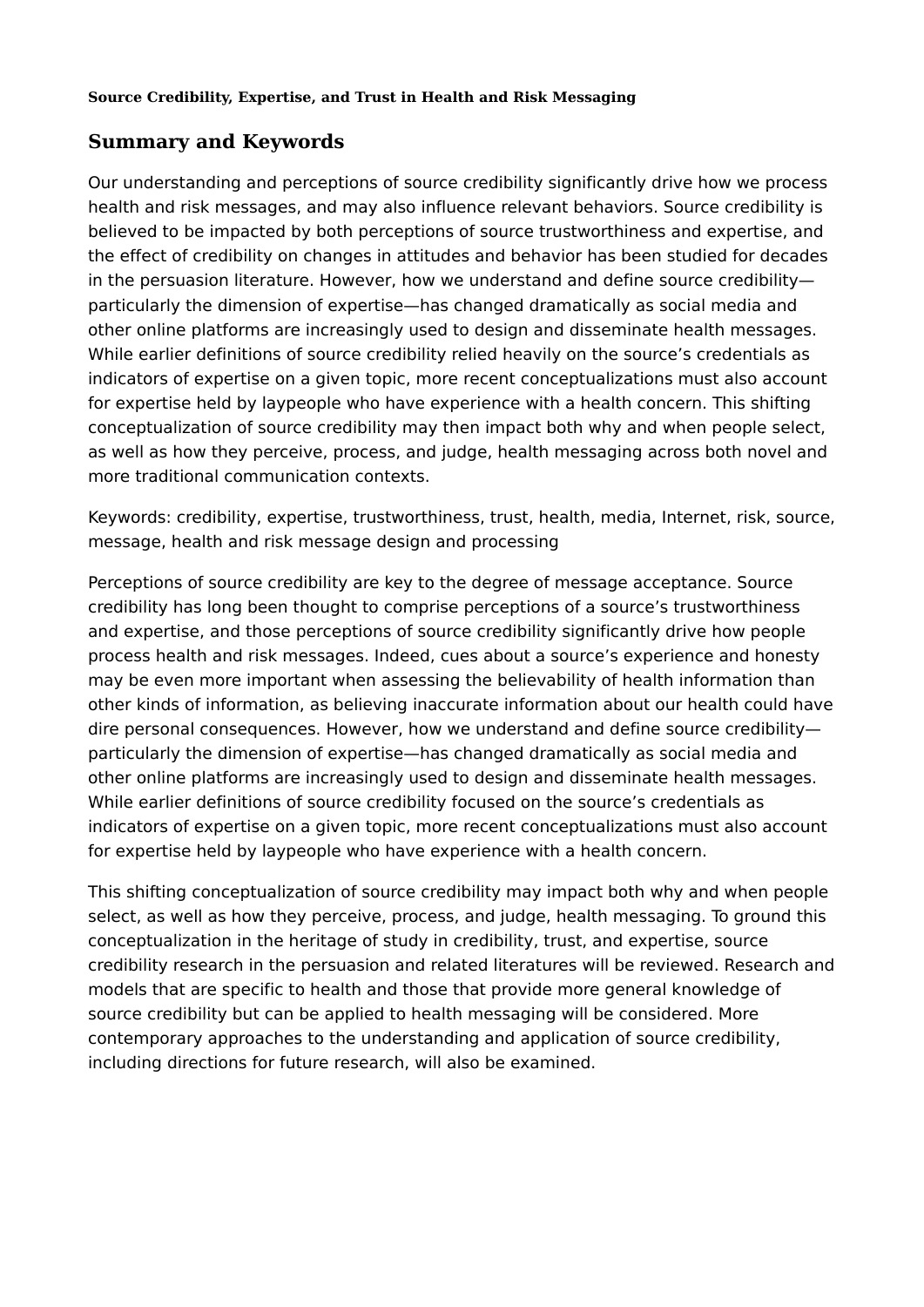# **A Review of Source Credibility Research**

The credibility or believability of a source influences perceptions of information from that source, and vice versa. In one of the foundational works that has framed most studies of credibility, source credibility is posited to consist of perceptions of source trustworthiness and expertise (Hovland, Janis, & Kelley, 1953). Expertise is defined as "the extent to which a communicator is perceived to be a source of valid assertions," whereas trustworthiness is "the degree of confidence in the communicator's intent to communicate the assertions he considers most valid" (Hovland et al., 1953, p. 21). Other scholars have defined credibility with similar constructs under different names; for example, McCroskey and Young (1981) use the terms "competence" and "character," which essentially correspond with expertise and trustworthiness.

These two dimensions of source credibility assessment are perceptual in nature, suggesting that while source credibility may be linked to the accuracy of the message, accuracy and credibility are overlapping yet distinct constructs. Other scholars have similarly differentiated between the accuracy of information and its perceived credibility, specifying that credibility is perceptual rather than a direct measure of information accuracy (Fogg & Tseng, 1999; Freeman & Spyridakis, 2004; Metzger & Flanagin, 2015). While accuracy and credibility are clearly both significant factors in health and risk messaging, it is important to remember that research on credibility focuses on *perceptions* of believability, made up by beliefs about source expertise and trustworthiness, which may correspond or not with whether the messages are factually accurate.

Other classic work has posed that source credibility exhibits additional dimensions, including dynamism, competence or qualification, goodwill, and objectivity (Berlo, Lemert, & Mertz, 1969; McCroskey & Teven, 1999; Whitehead, 1968). Dynamism, for example, includes characteristics such as whether the spokesperson is extroverted, energetic, active, and decisive, and qualification includes perceptions of the source's experience, skills, and competence (Berlo et al., 1969). Goodwill, which is derived from Aristotle's concept of ethos and is sometimes referred to as the "lost dimension" of credibility due to a relative dearth of research, is defined as the intent of the information source to the receiver (McCroskey & Teven, 1999). However, despite suggestions of additional dimensions, expertise and trustworthiness have remained the most steadfast definitional components of credibility over decades of research (see, e.g., review in Pornpitakpan, 2004). Sources of health messages, surely, must be both trustworthy and expert, as both well-meaning laypeople (e.g., a faith healer or misinformed fellow sufferer) and "experts" with less than trustworthy motivations (e.g., a snake oil salesman or pharmaceutical company) might share health information that is low in credibility.

Credibility research can generally be broken into three major categories, as researchers have primarily examined the credibility of the source, the message, and the medium or channel (Metzger, Flanagin, Eyal, Lemus, & McCann, 2003; Rieh & Danielson, 2007; Wathen & Burkell, 2002; Wilson & Sherrell, 1993). Factors in all three of these categories have been found to impact overall credibility perceptions, and variance of characteristics in one dimension (e.g., the message) may influence perceptions of credibility in another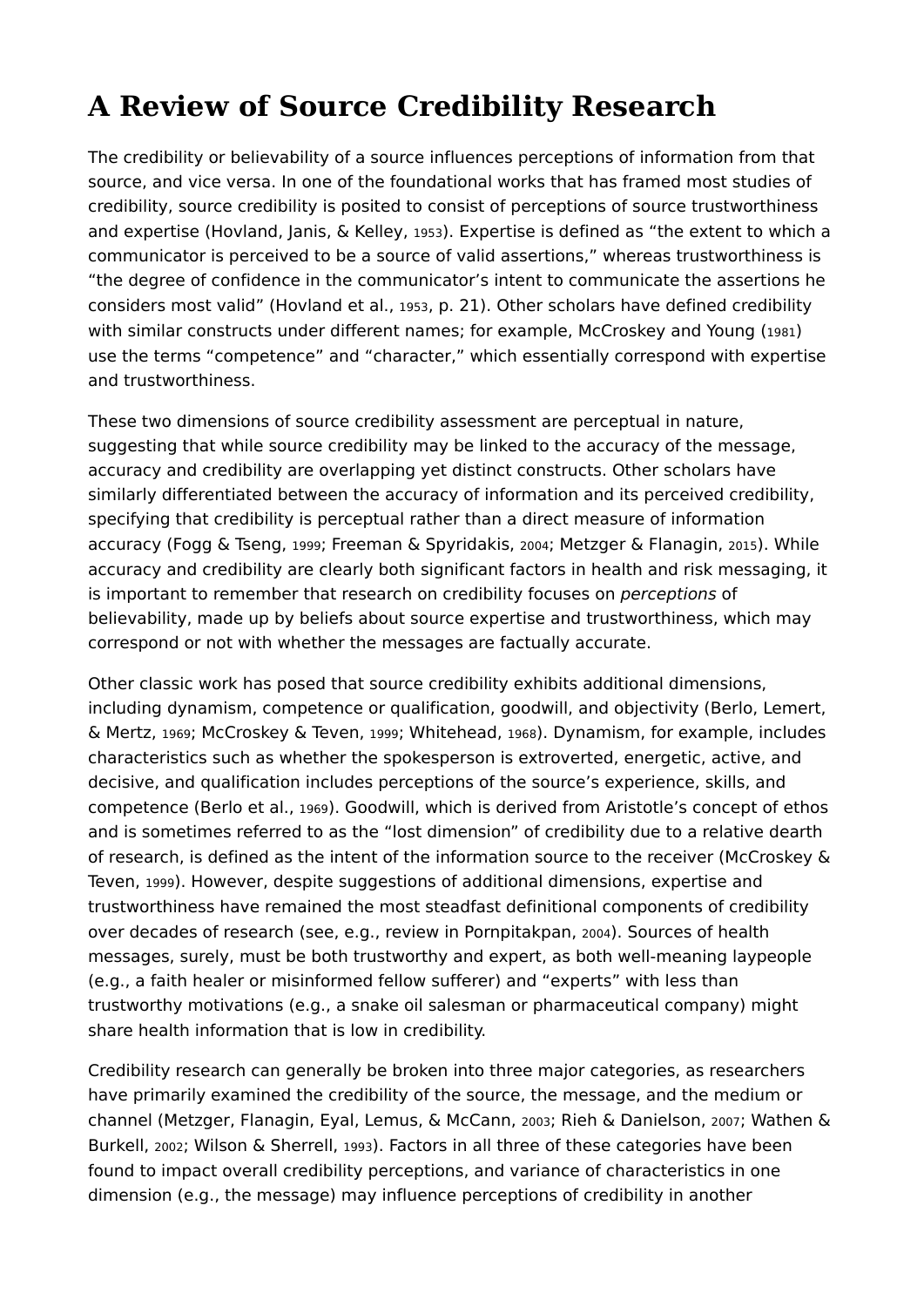dimension (Metzger et al., 2003; Rieh & Danielson, 2007; Wathen & Burkell, 2002; Wilson & Sherrell, 1993). For example, differences in message characteristics such the completeness of the information or argument presented can impact perceived source credibility (Dutta-Bergman, 2004).

Source cues that might be important for evaluation of shared health information include source qualifications and credentials, reputation, and absence of a commercial motive for sharing the information (see, e.g., Metzger & Flanagin, 2015). Additionally, individual differences of the information evaluator (also referred to as "audience" or "receiver" characteristics) can influence perceived credibility, and characteristics of all four of these factors—source, message, media, and individuals—can interact to influence overall credibility perceptions. Thus, while the focus is on source credibility and health and risk messaging, it is important to note that other factors, such as characteristics of the message and information receiver, may also exert a significant impact on information evaluation, persuasion, and behavior that is relevant to health and risk messaging.

Much of the research and theory in the area of credibility has stemmed from the persuasion literature. Decades of study findings suggest that increased credibility of a source or message predicts more persuasion and attitude change (see, e.g., Berlo et al., 1969; Hovland & Weiss, 1951; Petty & Cacioppo, 1986; Pornpitakpan, 2004; Sternthal, Phillips, & Dholakia, 1978). Additional research has examined areas such as how use of evidence in a message can positively influence perceptions of source credibility. For example, research suggests that lower credibility sources can use additional evidence to enhance their impact on audiences despite their relatively low credibility (McCroskey, 1969). Similarly, research on the effects of argument quality in persuasion (e.g., Petty & Cacioppo, 1986) has explored interactions between the quality of the argument and the credibility of the source on attitudes and behavior. For example, when thoughts generated about a message are negative because the argument is low quality, highly credible sources are less persuasive than sources with lower credibility (Tormala, Brinol, & Petty, 2006). Other recent work has posed that both argument quality and source expertise can impact trust in health information via the mediator of the perceived quality of the information (Yi, Yoon, Davis, & Lee, 2013).

However, in some specific circumstances the influence of source cues on persuasion may vary in interesting ways. For example, when people are already favorable toward the topic of a persuasive message, a moderately credible source is actually more effective, in terms of attitude change and thoughts in favor of the argument made by the source, than a highly credible source (Sternthal, Dholakia, & Leavitt, 1978). The authors suggest that when the source is of more questionable credibility, individuals may wish to more strongly support their own initial (already favorable) position. Comprehension is another important moderator of the effect of source cues on persuasion. For example, source expertise has more impact on attitudes when message comprehension is low (Ratneshwar & Chaiken, 1991). This suggests that when a health message is communicated by a perceived expert,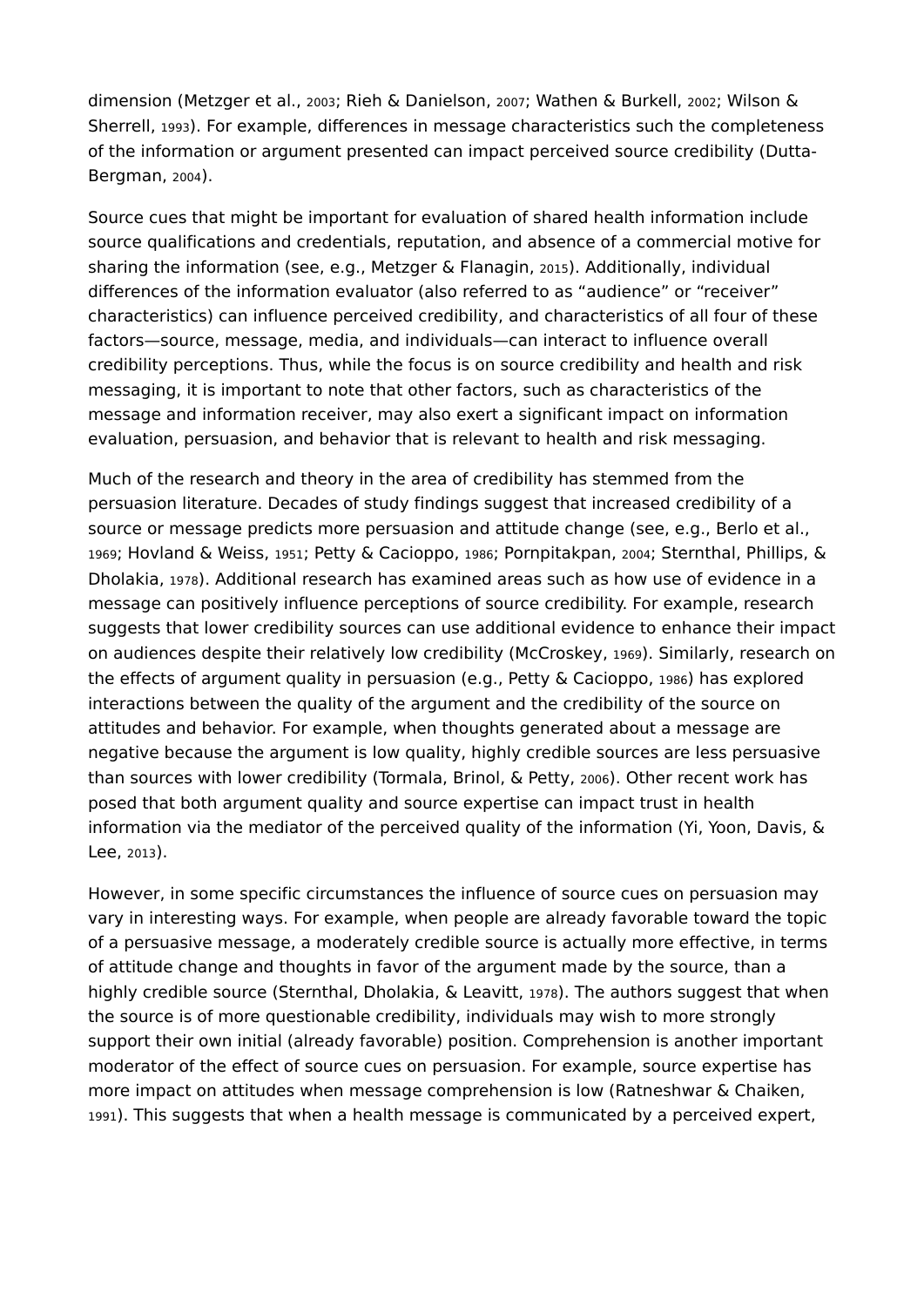such as a physician, attitude change may occur even if the patient has relatively low comprehension of any complex medical information or jargon included in the message. This has important implications not just for health message credibility research, but also for health literacy research.

With the increase in use of the Internet as a source of health and other information, scholars have become interested in applying aspects of the persuasion literature to help frame studies of credibility assessment online. For example, scholars have compared differences in credibility perceptions between traditionally "offline" and "online" media (e.g., Flanagin & Metzger, 2000). In the last decade or so, credibility perceptions between traditionally offline media sources (e.g., newspapers, television) as compared to online media sources (e.g., social media, health websites) or face-to-face communication have arguably moved toward convergence as "new" media and the Internet have become more pervasively used and trusted. However, these perceptions can vary by factors such as how much an individual uses and is proficient in using the Internet and social media (e.g., Flanagin & Metzger, 2000, 2013; Hocevar, Flanagin, & Metzger, 2014).

The rise of studies of technologically mediated communication has also corresponded with the collapse (for some scholars) of the original theoretical distinctions between source and medium. For example, some researchers have considered the source and medium to be a similar or the even same construct in studies of technology- or computer-based media (see Metzger et al., 2003; Sundar & Nass, 2001; Wathen & Burkell, 2002). Consider the case of a health website. An individual may consider both the source and the medium of a message shared on the Internet to be the website on which it is shared. While the source of a message is classically thought of as the originator or author of communication, psychologically, a source is whoever the information receiver or evaluator perceives the source to be (see Sundar & Nass, 2001). Thus, the source/medium distinction may be less important in credibility research in the contemporary media environment than it was when much of the credibility and persuasion research originated in the mid-20th century.

More recently, some scholars have begun to differentiate between "original sources" (e.g., a doctor or patient) and "selecting sources" (e.g., a media source) in online research. For example, research has found that characteristics of both the original source and selecting source, as well as message characteristics, can impact credibility perceptions of online health messages (Hu & Sundar, 2010). Specifically, depending on the nature of the health message, a layperson's (original source) message posted in an online context such as a blog or bulletin board (selecting source) may be more credible, but a physician's health information tends to be more credible when posted on a website (Hu & Sundar, 2010). This again indicates that as more health information moves online, the conceptualization of both the source and its credibility grows more complex.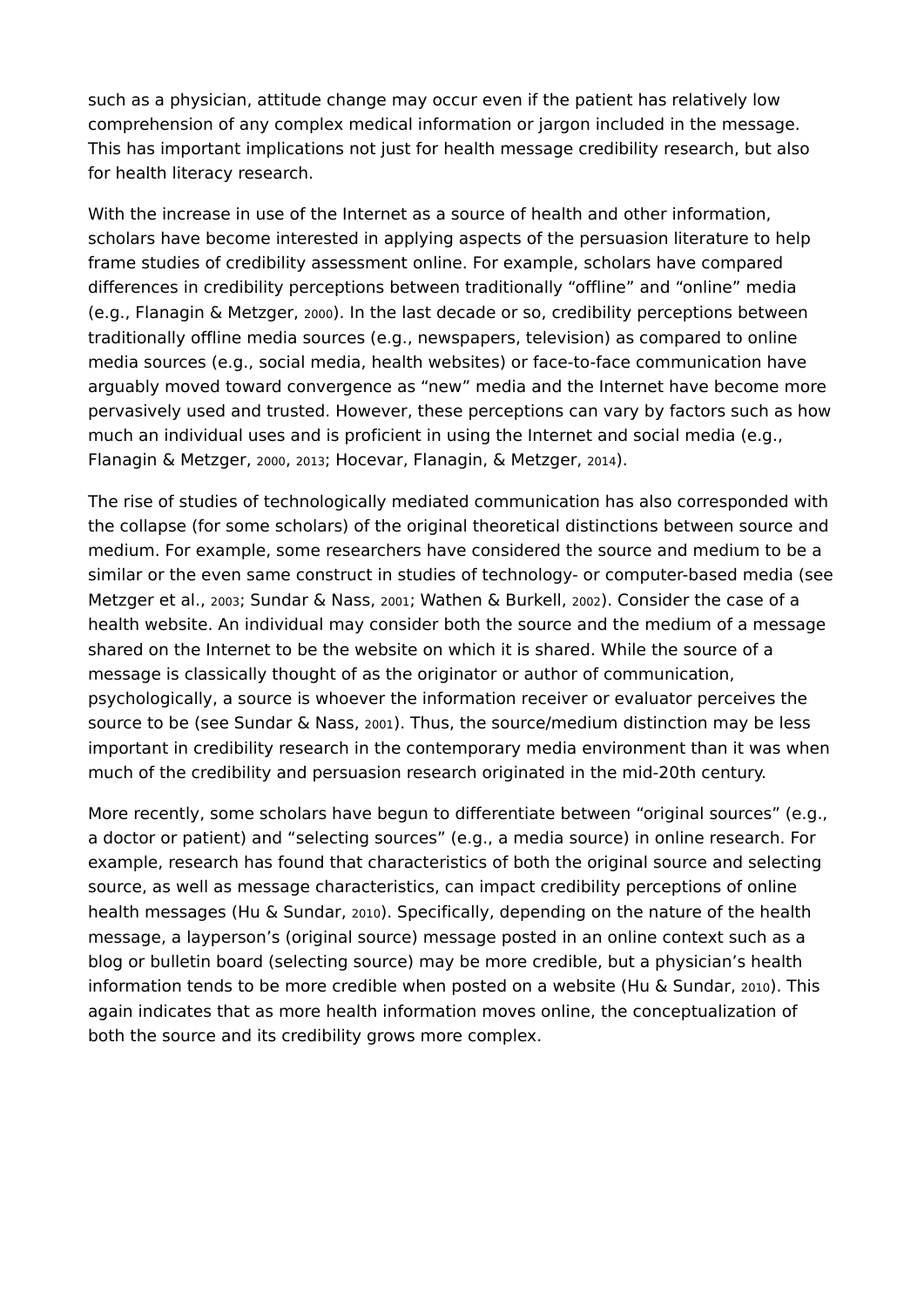## **Traditional Models of Credibility and Information Evaluation**

Some of the most prevalent models and theoretical frameworks in credibility research are those that focus on dual processing of information, and many of these models stem from traditional research in persuasion. Dual processing models suggest that individuals evaluate information through different cognitive routes depending on the amount of cognitive resources they wish to or are able to expend. These models, which include the heuristic-systematic processing model (HSM; Eagly & Chaiken, 1993) and the elaboration likelihood model of persuasion (ELM; Petty & Cacioppo, 1986), suggest that persuasive messages can be processed through two cognitive routes. The first route is a more cognitively effortful route (termed "systematic" in the HSM and "central" in the ELM), and the second is a less effortful heuristic (HSM) or peripheral (ELM) route. Both of these models have been widely applied in credibility research, and are of particular importance in the context of health information that may be complex and challenging for an individual to process.

Heuristic processing uses heuristic cues, or knowledge structures developed through past experience that allow people to minimize cognitive effort when making a judgement about the persuasiveness of an argument (Eagly & Chaiken, 1993). Surface-level source cues such as attractiveness of the source are often used to guide evaluation when individuals are heuristically processing information. Systematic processing, on the other hand, involves a more comprehensive and effortful analysis of information, which requires more cognitive ability and capacity. Both models suggest that an individual's motivation and ability will influence which type of processing he or she uses when considering an argument or message.

Petty and Cacioppo's (1986) ELM and Chaiken and colleagues' HSM (Chaiken, Giner-Sorolla, & Chen, 1996; Chen, Duckworth, & Chaiken, 1999) also suggest that people are motivated to hold "correct" (or accurate) attitudes. In the context of health and risk messaging, accuracy would seem a likely motivation for message processing. However, while the HSM initially posited that high levels of this "accuracy motivation" would lead to more effortful systematic processing, later versions of the model have suggested that in many situations other motivations may interact with or even override any need to be objectively correct or accurate in one's assessment of information (see Chaiken et al., 1996).

In addition to the accuracy motivation, the HSM poses a defense motivation, or desire to hold opinions that are congruent with existing beliefs when those beliefs are closely tied to the self. This defense motivation can result in a self-serving bias in information processing, such that information is processed selectively to meet the needs of the information receiver (Chaiken et al., 1996; Chen et al., 1999). This defense motivation might be relevant in the domain of health, particularly when people wish to receive information that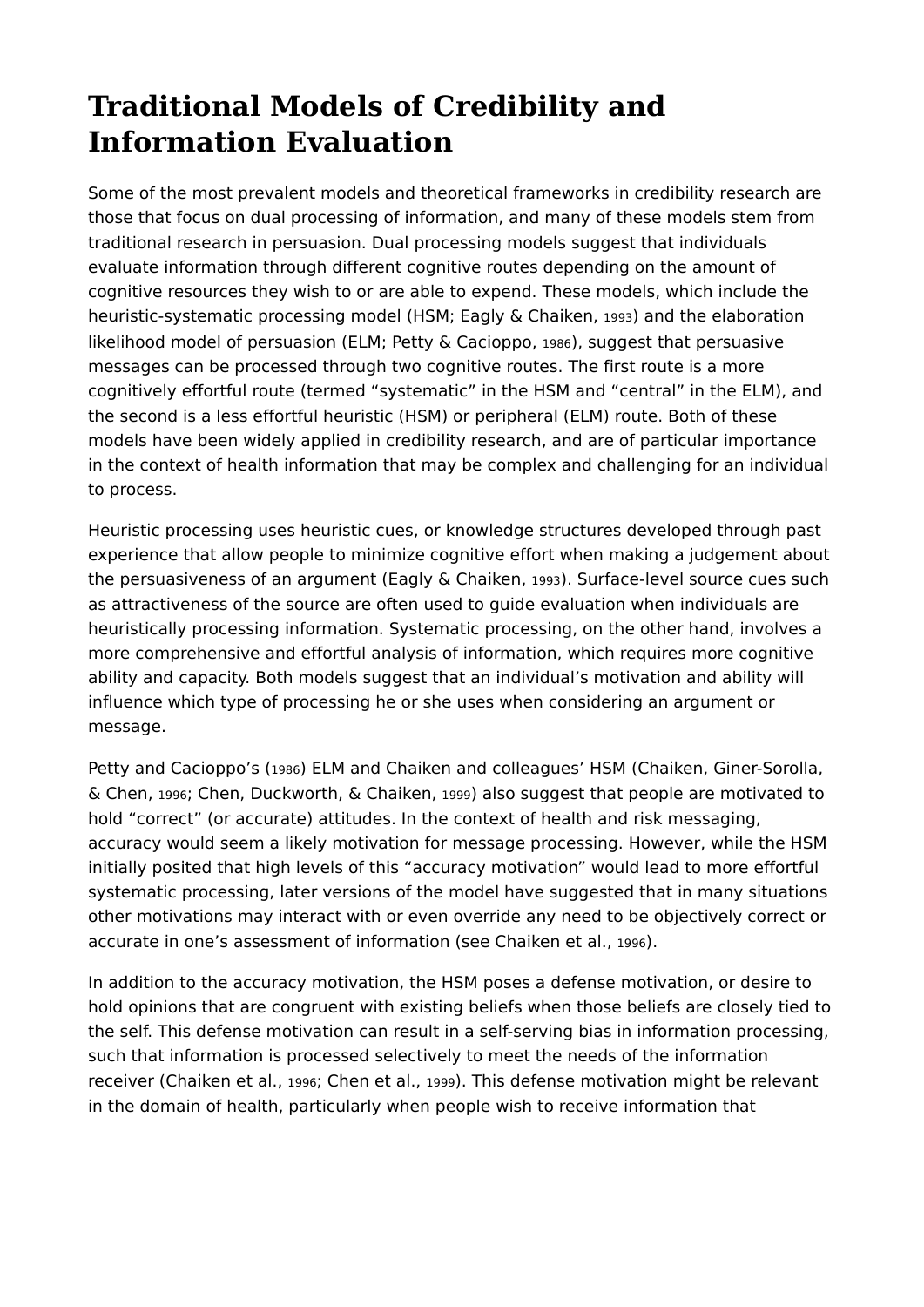conforms with their existing or potentially desired health beliefs, such as a desire to seek comforting information or information that supports an individual's current health habits. This has intriguing implications for credibility perceptions as people evaluate health information they find online.

The ELM additionally indicates that motivation to process a message can vary by a number of individual characteristics of the message receiver, including personal relevance of the information ("issue involvement"), perceived personal responsibility to process a cognitive task, prior knowledge or attitudes, and need for cognition, which is defined as the desire to cognitively structure, understand, and reason with information. Issue involvement can influence message processing such that when an issue is highly relevant to an information evaluator, attitudes about the issue are primarily influenced by message quality, rather than source expertise (Petty, Cacioppo, & Goldman, 1981). This suggests that when information seekers are exposed to messages about health concerns that are personally relevant to them, they may be more likely to focus on and be influenced by message characteristics, potentially such that they override source credibility cues. Further exploration of what circumstances and to what extent this occurs would be an interesting direction for future research.

Finally, it is important to note that some scholars have posited a model counter to these dual-processing theories. This "unimodel" suggests that persuasion can occur through a single route, and that beliefs about information credibility are formed based on evidence (Kruglanski & Thompson, 1999). Derived in part from Lay Epistemic Theory (Kruglanski, 1989), this model mirrors the HSM and ELM in that it agrees that evaluation is impacted by motivation and ability. However, it expands the number and type of motivations that may impact information evaluation from those posited by the HSM, elaborates on the theoretical conceptualization of cognitive ability, and also attempts to further explicate the concept of evidence. While dual-processing models have received more attention in credibility research, it is worth noting the core argument inherent in the unimodel, which counters the dual-processing assumption that there is a difference in processing message arguments versus cues "outside" the message, such as source cues.

## **Models of Credibility Online**

More recent theoretical work has focused on modeling credibility evaluations specifically in the context of information shared via networked digital technology. It is undeniable that many people today seek health information online, even when that information may come from myriad sources and possess variable accuracy. Thus, it is important to examine source credibility of health information in the online context. Like models of persuasion and information processing previously discussed, most models of online credibility focus on both source and message factors. For example, one model, which uses the term "cognitive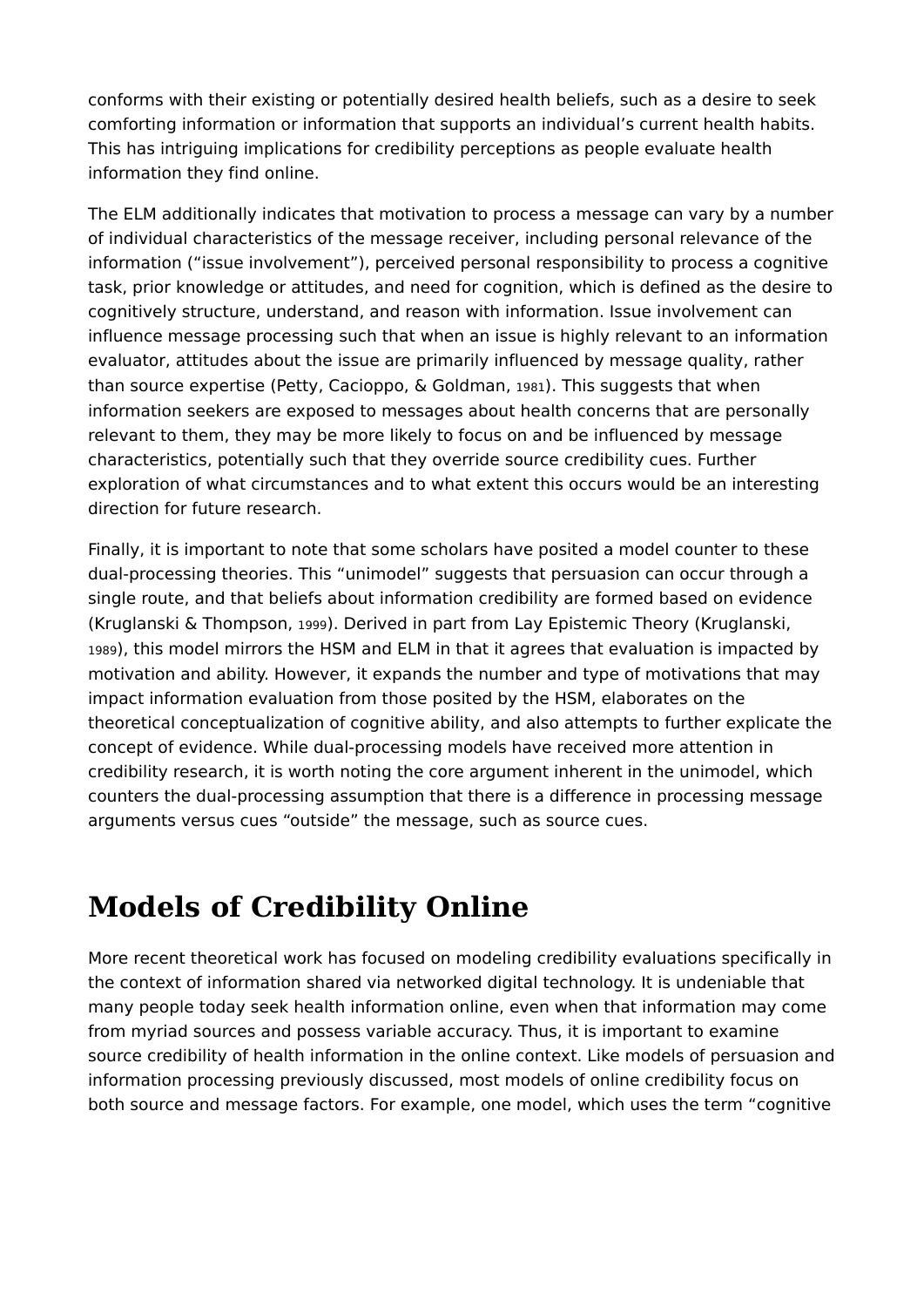authority" synonymously with credibility ascribed to a website or to information from that website, suggests that verification of the factual accuracy of information from a site is a component of assessing credibility (Fritch & Cromwell, 2001). This, in combination with the assessment of other source factors such as author, institutional, and affiliation credibility, leads to the attribution of cognitive authority to a source.

Warranting theory has also been extended from its initial utility in understanding online self-presentation (Walther & Parks, 2002) to be used in studies of online information evaluation more broadly. The theory posits that information credibility is influenced by its warranting value, or the information seeker's perception that the information can be manipulated by the source it describes (DeAndrea, 2014). In other words, people are less likely to believe information that is highly controlled by its source. Only recently extended to the context of online health information, research based in this theory has found that disclosing information about affiliations with health organizations or pharmaceutical companies negatively impacts both health behavior and perceptions of drug information, including reducing trust in the source organization, likelihood of recommending the drug, and likelihood of sharing the information (DeAndrea & Vendemia, 2016).

Sundar's (2008) MAIN model takes the idea of use of cognitive heuristics from traditional dual processing models of persuasion such as the HSM, but focuses on their use in the contemporary media environment. Specifically, this model suggests that four technological affordances of digital media, or capabilities possessed by digital media that enable certain actions, can cue cognitive heuristics that influence credibility perceptions. The model suggests that the first affordance, *modality* (e.g., text, audio, visual), may cue different heuristics, resulting in different judgements of perceived credibility. The second proposition of the model is that cues related to the *agent* (e.g., website domain, computer, or individual posting on a website) might influence credibility perceptions. This part of the model corresponds most closely to traditional definitions of source credibility, however, it lacks an express definition of how the agent and source compare.

Next, the MAIN model poses that *interactivity* cues, which indicate the extent to which a medium is responsive to the user and also that a user can be both a source and receiver of content, can impact evaluation of online content. Finally, *navigability* (i.e., the perception that one can easily move from one online "space" to another) is also posited to influence perceptions of Web content, including its credibility. In general, Sundar's (2008) MAIN model, like others, suggests that both source and message characteristics, as well as their interactions, can impact credibility judgement.

Sundar additionally argues that digital media users are likely to evaluate the credibility of online information based on surface characteristics using the heuristics suggested by the MAIN model, rather than carefully or systematically evaluate the content or information. Indeed, some research has suggested that people do frequently use heuristic cues when forming credibility judgements about online information (e.g., Hilligoss & Rieh, 2008;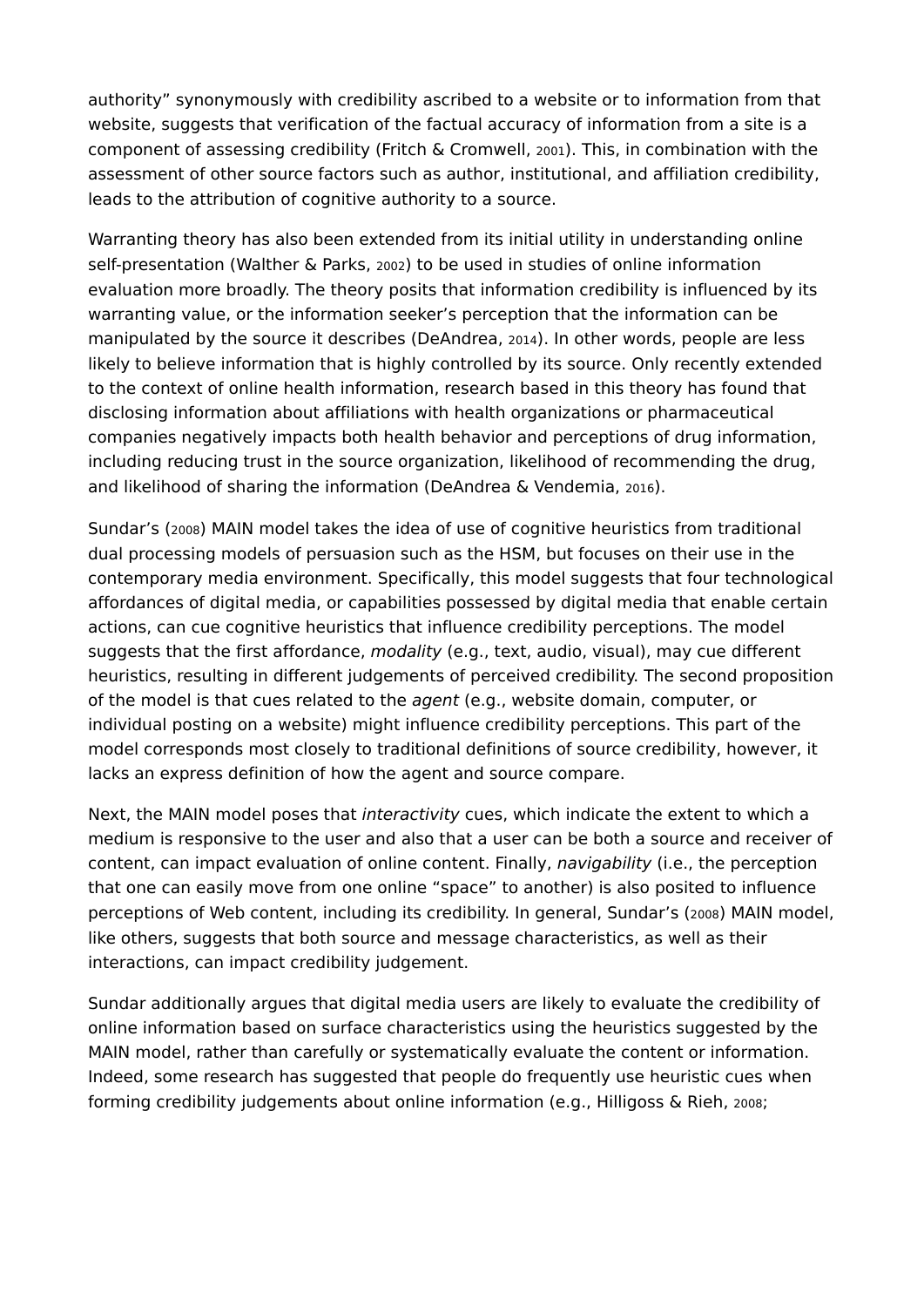Metzger, Flanagin, & Medders, 2010). However, it is worth noting that many heuristic cues that could indicate trustworthiness and expertise are limited in the online environment; for example, the original source of some health information can be obscure if the information gets repurposed from one website to another. This can leave health information seekers to pass judgement on health messages based on potentially scarce or difficult to interpret information.

Other research similarly suggests that perceptions of online information involves an evaluation of surface features of a website, such as appearance, design, and organization (Fogg et al., 2003; Wathen & Burkell, 2002). For example, the more structural features that are present, such as links or a navigation bar, the more credible a health website is perceived to be (Rains & Karmikel, 2009). However, other research indicates that surface features, such as design, do not override the impact of source credibility. In other words, while a well-designed site can enhance the credibility of an experienced source, appealing web design cannot counterbalance low source credibility in evaluations of health information (Westerwick, 2013). Additionally, the number of message characteristics, such as statistics and quotes, as well as a clearly identifiable source, are positively related to attitudes about a health topic when assessing a health website (Rains & Karmikel, 2009). Finally, the extent of the completeness of information on health websites positively impacts how the information seeker assesses credibility of the original source (e.g., author) and website (Dutta-Bergman, 2004). In sum, both source and message characteristics can impact credibility perceptions (Eastin, 2001), but characteristics of the message can also reflect back on judgements of the source's credibility.

Wathen and Burkell's (2002) model similarly suggests that credibility perceptions are based upon an evaluation of the information provided by a website, including both source and message cues. Specifically, the model poses that credibility judgements involve evaluations of source credibility (i.e., source expertise and trustworthiness) and message credibility, which includes informational content, relevance, currency, and accuracy. Accuracy and reliability are important cues to individuals across different cultures when making judgements about health information quality (Yi, Stvilia, & Mon, 2012). Likewise, Metzger (2007) noted that the digital literacy literature suggests five criteria that users should focus on when evaluating the credibility of information online: accuracy, authority, objectivity, currency, and coverage/scope. Systematically going through these criteria when evaluating Internet information can be considered a "checklist" approach to credibility assessment online. While research indicates that few information seekers actually use such a checklist approach or systematically evaluate Web-based information using all these criteria (Flanagin & Metzger, 2000, 2007), the criteria do indicate again that it can be difficult to disentangle characteristics that are tied to the source versus the message when forming credibility judgements, particularly in the online environment.

Metzger's (2007) dual processing model of credibility assessment helps move dual processing models like the heuristic-systematic processing model (HSM; Eagly & Chaiken, <sup>1993</sup>) and elaboration likelihood model of persuasion (ELM; Petty & Cacioppo, 1986) to the context of credibility assessment of online information. Like the HSM and ELM, this model suggests that a Web user's level of motivation and ability to process information will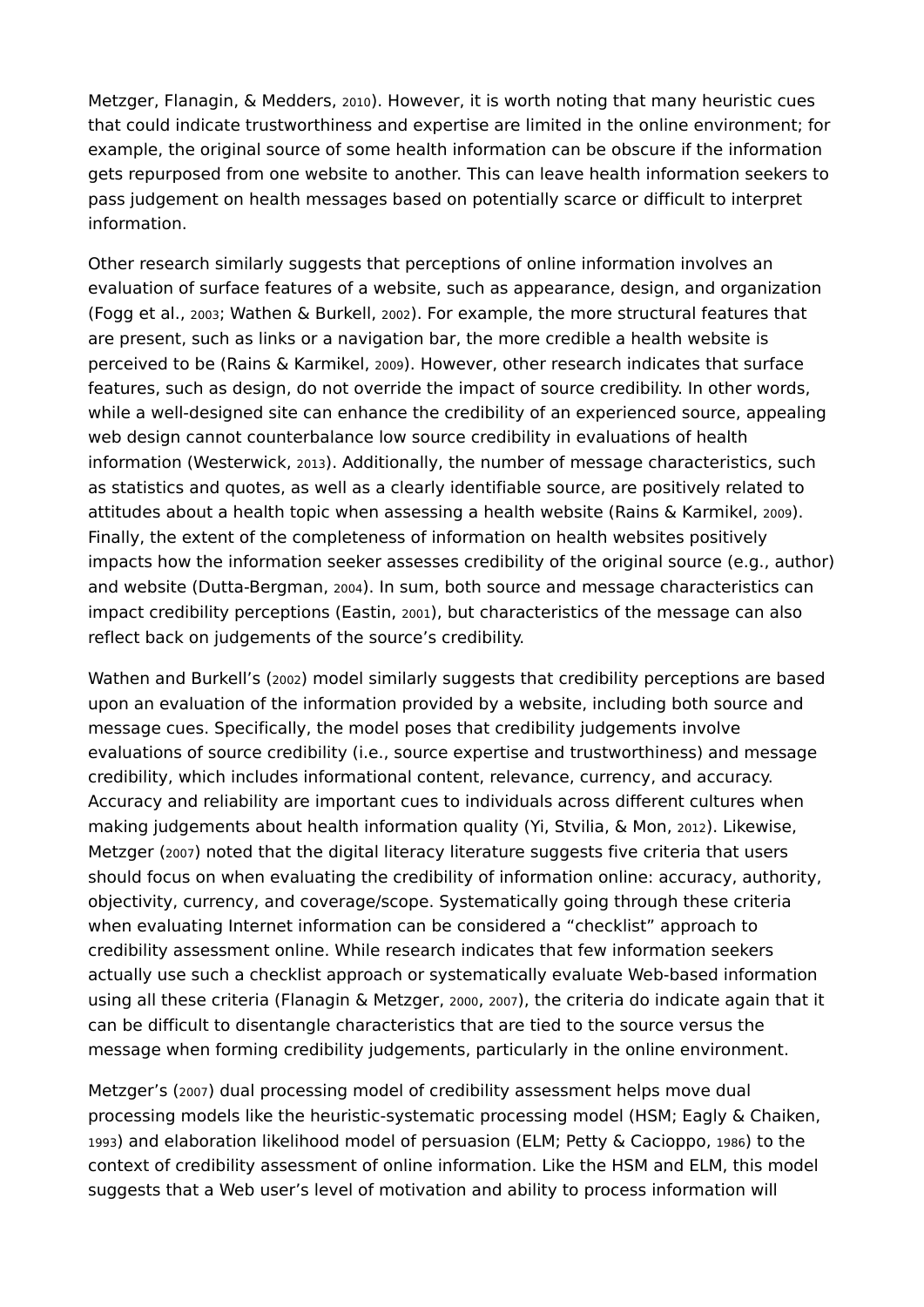influence his or her level of critical evaluation of that information. Furthermore, the model says that the motivation to find accurate information online may vary widely depending on the purpose of the information seeking and the consequence of finding inaccurate information.

This suggests that information processing may vary depending upon the domain of the information and the personal importance or relevance of that domain to the information seeker. Specifically, systematic/central evaluation would be more likely when the user is both motivated and able to evaluate information, and heuristic/peripheral processing more likely when the information seeker is less motivated or less able to devote cognitive resources to evaluating the information. Presumably, a health concern that drives information seeking and processing is often personally relevant, and motivation to find accurate information should be high, suggesting that systematic or central processing is more likely for health and risk information. However, this relationship may be moderated by individual factors.

Characteristics of the information seeker or receiver, such as past experience with an information source, self-efficacy, and prior experience with the Internet (Flanagin & Metzger, 2007; Hocevar, Flanagin, & Metzger, 2014; Rieh & Danielson, 2007) have been found to influence credibility perceptions in the online context. For example, people higher in need for cognition and lower in trust for others tend to be more concerned about the credibility of (general) online information (Metzger et al., 2011). Drawing from theories of self-efficacy, research has found that people higher in social media self-efficacy, or perceived ability and skill to reach desired outcomes in the social media environment, tend to find information from social media more credible across information domains, including the health domain, than those who are lower in this type of self-efficacy (Hocevar et al., 2014). This suggests that the social community of sources and seekers of online health information may have a powerful effect on perceptions of the credibility of any health information shared, even when that information is shared by a patient rather than a physician.

The world of social media can also complicate health messaging further, as social media allows not just cues and messages from a single source, but layers of sources and messages within threads. For example, not just a health message itself (e.g., a credible public health service announcement), but social comments on that message, can influence health attitudes and behavioral intentions, although this can vary depending on the expertise of the commenter (Kareklas, Muehling, & Weber, 2015). Thus, even when health messages are shared by an initial professional or credentialed source, information seekers may additionally be influenced by the comments and opinions of fellow laypeople.

Other relevant findings from the literature are that people who have more Web experience indicate that they evaluate the credibility of Web information more than less experienced users, but there is evidence that they actually do not (Flanagin & Metzger, 2007), and that people exhibit optimistic biases about their own ability to evaluate Internet information properly (Metzger, Flanagin, & Nekmat, 2015). This is again potentially problematic in the context of online health information, as people may feel overly confident in their ability to assess its credibility. Finally, familiarity with a topic or medium can also positively influence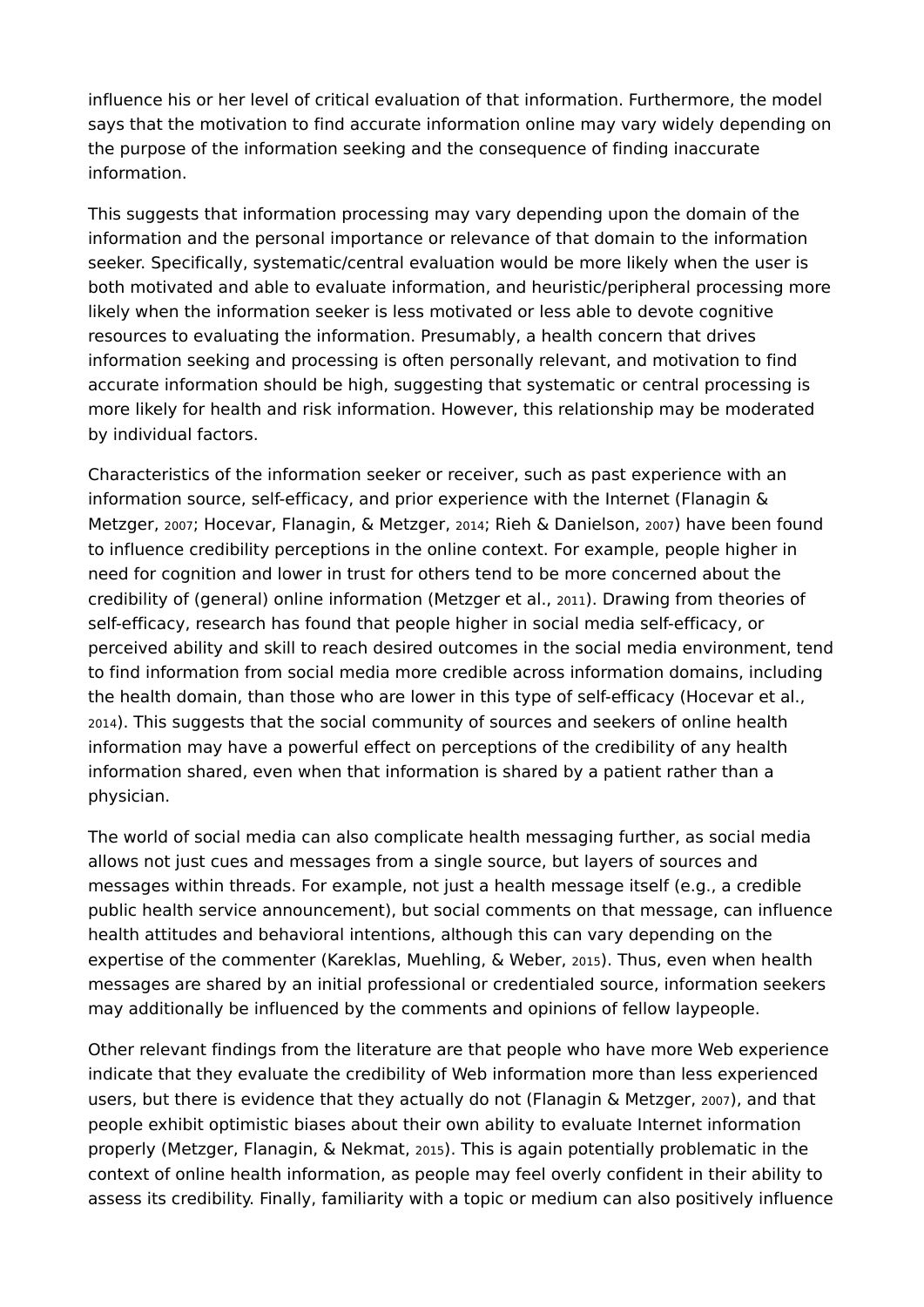perceptions of credibility (Fogg & Tseng, 1999; Gefen, 2000). This finding is significant both online and offline, where the positive credibility influence of familiar topics—and conversely, the potential for information about unfamiliar topics to be found less credible may be important to health and risk messaging. Many health topics, such as technical or scientific medical and risk information, may be unfamiliar to audience members. Thus, the impact of source credibility on perceptions of health-related risk messaging is of significant concern.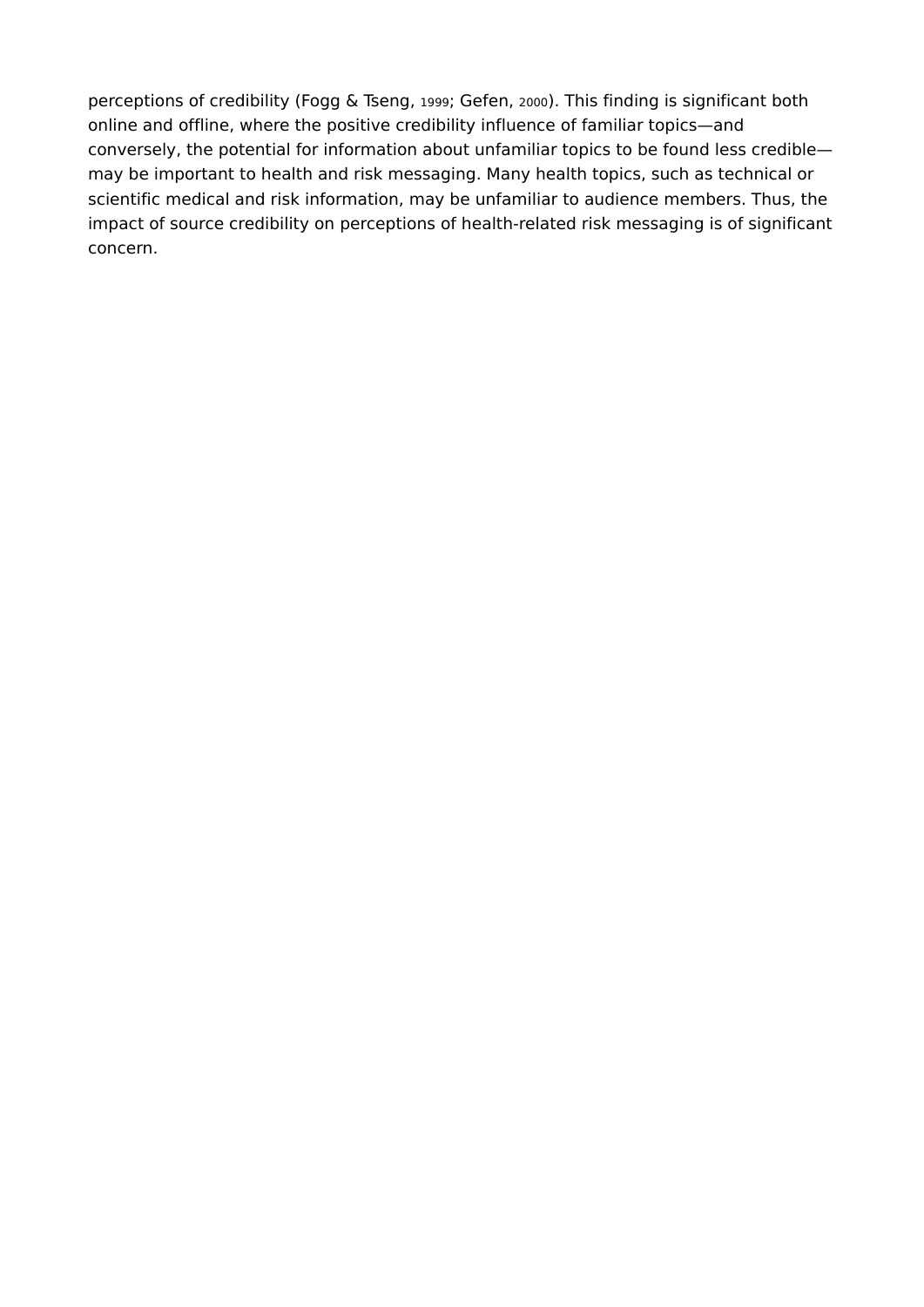# **Risk Communication and Source Trust**

Trustworthiness and expertise of the source, whether an organization or individual spokesperson, are both important when communicating health risk messages to the public. In addition to clear evidence, trust in the communicator may help individuals navigate uncertain and potentially confusing situations involving health risk assessments and any related action they may need to take. Unfortunately, however, trust in the types of public organizations that often communicate risk information is variable (Kramer, 1999), and there is often a difference between the public's perceptions of what risk management organizations do and the actual mandate or scope of those organizations (Renn & Levine, <sup>1991</sup>). Further, people of lower socioeconomic status may be less likely to trust or find government sources to be credible (Heath & O'Hair, 2009). This suggests not only that source trustworthiness is an important part of health risk communication, but also that organizations that disseminate such risk information may need to work to educate and communicate with the public before they can expect trust, and thus any attitude change or action based on their recommendations.

An additional historical concern within the health risk communication literature is a disparity between health risks as perceived by individuals and actual risks as assessed and communicated by scientific organizations (Slovic, 1987). For example, some scholars have suggested that the public is more concerned about risks of perceived higher consequence, even if they are low probability, than they are about higher probability but lower significance risks (Renn & Levine, 1991). This again indicates that the credibility of any organization or individual communicating about risks to the public can have a significant impact on the health of an affected population, as organizations that are more trustworthy may be better able to address this issue and narrow the discrepancy between public perceptions and scientific calculations of health risks.

Like other health messages, evaluation and behavior based on risk messages are impacted by both source and message factors. Additionally, individuals are often faced with risk information from different sources (e.g., government- or industry-sponsored health information, health information from a patient group, pharmaceutical company, or one's own physician), and such information may occasionally be in conflict. For example, higher perceived credibility of government-sponsored health messages, as well as low perceived credibility of relevant health citizen groups, predicts heuristic processing of messages, which, in turn, predicts lower perceptions of risk when the government message indicates low risk to the population (Trumbo & McComas, 2003). This suggests that when government sources are trusted, risk messages are processed with relatively little systematic consideration. On other hand, when individuals perceive government sources to have lower credibility and citizen groups to have higher credibility, they are more likely to systematically process messages, which is a predictor of greater risk perceptions when citizen groups share alarming information (Trumbo & McComas, 2003).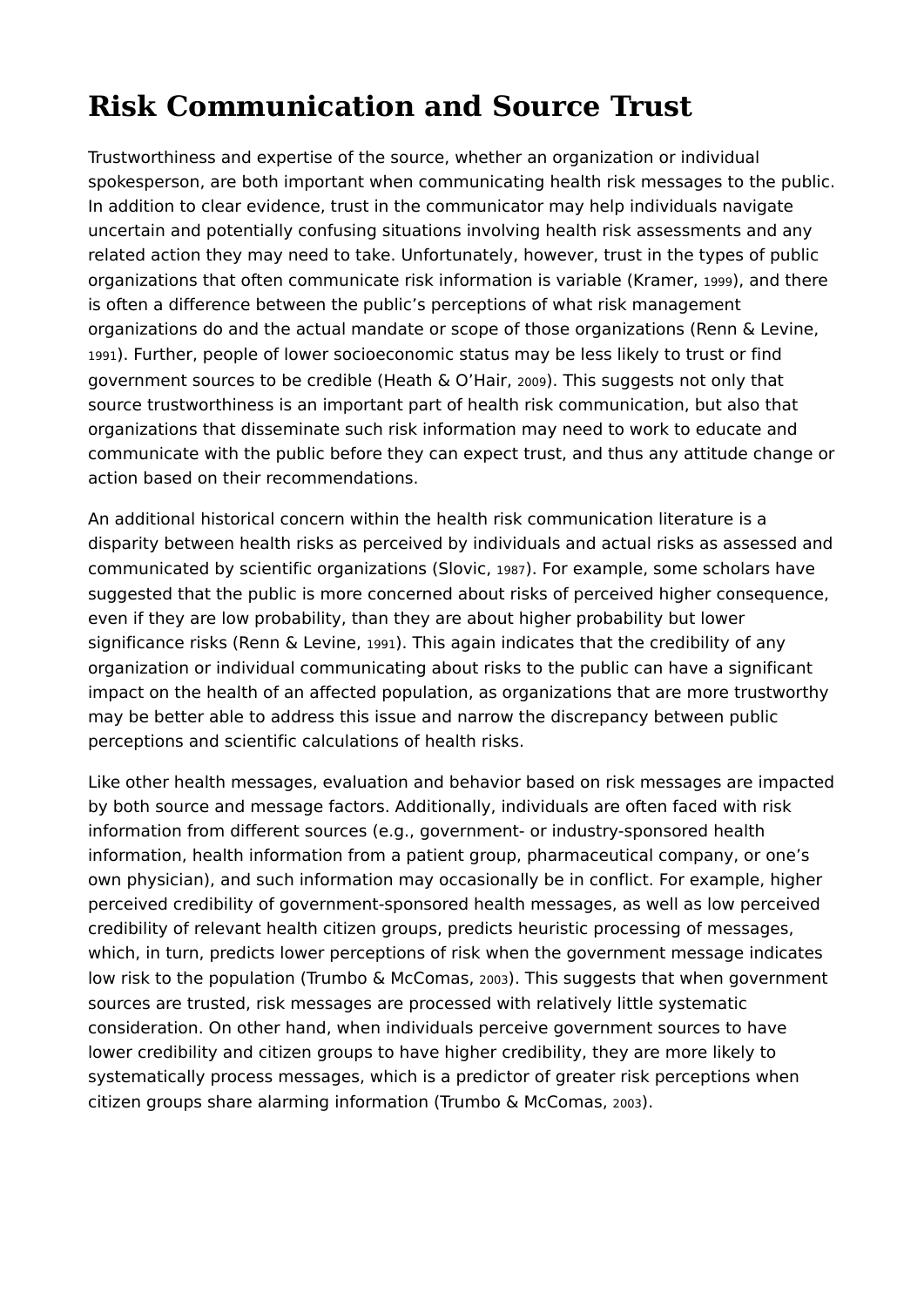Finally, risk information is often technical and difficult for the public to understand, particularly when those receiving the information are lower in health literacy. Research suggests that when presented with a range of risk information (e.g., the risk to an individual is between 1 in 100 and 1 in 1,000), instead of a static risk number or percentage, people find the information source to be more honest or trustworthy, although this does not necessarily offset any concerns about the competence of the information source (Johnson & Slovic, 1995). Additionally, people also perceive lower risk estimates to be less credible (Johnson & Slovic, 1995), again suggesting that the public may have inflated perceptions of health risk. To address this, at minimum high-credibility sources may wish to share health risk information as a range to increase the perceived credibility of the message.

Overall, while source expertise is unequivocally important in evaluations of risk information, source trustworthiness may be as or more significant. There are a number of recommendations in the risk and crisis communication literature that may help increase trust in an information source that communicates health risk information. For example, increasing the ability of the audience to identify with the spokesperson (e.g., by having the spokesperson show compassion and understanding), and being open to the requests and needs of the public while still meeting institutional objectives can both positively impact trust, as can increasing organizational transparency and providing honest, complete, and accurate information to the public (Coombs, 2014; Heath & O'Hair, 2009). In situations in which an organization's level of credibility is low or needs to be restored after a crisis, the image of the organization as a trustworthy source must be reestablished before it can again effectively communicate information about health risks or crises to the public (Heath & O'Hair, 2009). Enlisting the help of additional credible sources, such as physicians or members of the healthcare system, can also help when disseminating risk messages.

Indeed, health risk messages should come from high credibility sources in order to be taken seriously by the public, and the messages should also be repeated through multiple media channels (Heath & O'Hair, 2009). However, some scholars have suggested that repetition of a persuasive health message, if taken too far, can have unintended results on credibility perceptions. Specifically, while message repetition initially predicts an increase in perceived credibility, once a message is repeated too many times it can lead to a decrease in trust in the source and a decrease in overall message credibility, in both health and other contexts (Reinhard, Schindler, Raabe, Stahlberg, & Messner, 2014). Finally, using multiple media channels, including a website with up-to-date, honest, and accurate risk information, can also help increase trust in the information source and help the public stay informed during a health risk or health crisis situation (Heath & O'Hair, 2009).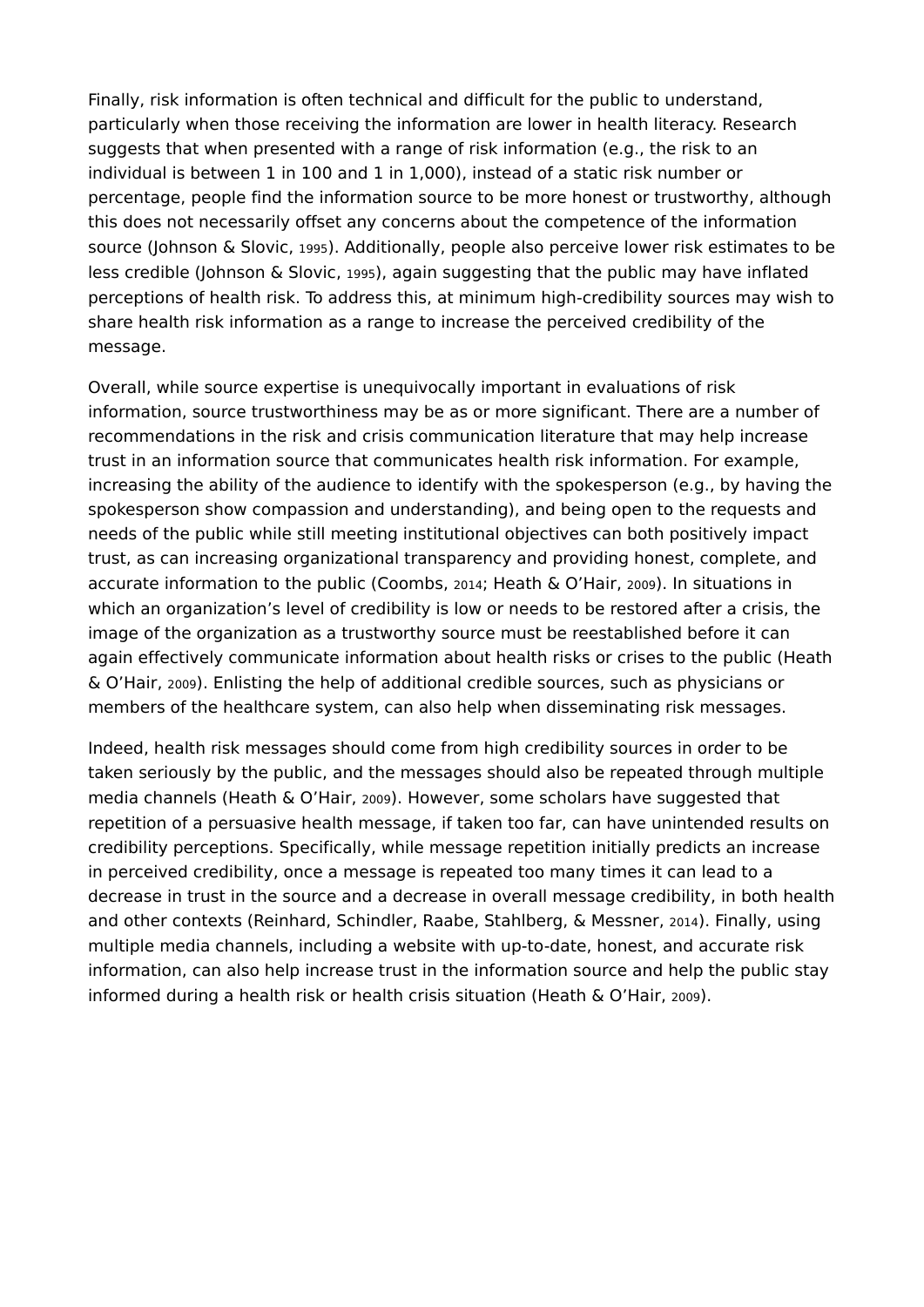## **Source Credibility in the New Health Information Environment**

As noted, conceptual definitions of source credibility—particularly the dimension of expertise—have shifted over time as use of social media and user-generated online information has increased (Pure, Markov, Mangus, Metzger, Flanagin, & Hartsell, 2013; Flanagin & Metzger, 2013; Warnick, 2004). Earlier definitions of source credibility relied on the source's credentials as indicators of expertise on a given topic. In the area of online health information, credentials such as medical degrees or professional and clinical experience are likely still very important to assessments of source expertise. However, other factors, like personal experience with a health issue may also lend a level of perceived expertise to Internet users who share information but lack traditional credentialed expertise (Eysenbach, 2008; Eysenbach, Powell, Kuss, & Sa, 2002).

This *experiential credibility*, or credibility assigned to a source based on his or her personal experience, has been posed to potentially influence evaluations of online user-generated information in a variety of domains (Flanagin & Metzger, 2013; Pure et al., 2013). While experiential credibility can certainly be assigned to offline sources of health information such as friends, family, or fellow patients, often people may not have offline friends or family in their close social network with whom they share very similar health experiences (Cullen, 2006). Thus, people may be specifically drawn to reading about the experiences of others who share their health concerns online (Sillence, Briggs, Harris, & Fishwick, 2007), indicating that experiential credibility may be of specific note in the online context.

Experiential credibility can be afforded to online information providers who might not be traditionally considered experts in the health domain, for example, laypeople who suffer from the same health problem (Metzger & Flanagin, 2011). Some research in experiential health information provision has found that while source credibility is perceived to be higher for a credentialed health institution than for a patient, experiential information from a layperson can have a powerful effect on attitudes and self-efficacy toward health behaviors (Neubaum & Kramer, 2014). Further, because information from these types of information providers may be aggregated by websites and social media, this compounded experiential expertise may have significant effects on health information seekers. For example, research suggests that as information from Internet users is pooled, the impact of their collective experiential credibility on others' perceptions of the credibility of their information increases as the number of people contributing information increases (e.g., Flanagin & Metzger, 2013).

This effect of the volume of opinions has also been seen in studies of health information shared via social media. For example, when a credentialed source (e.g., a physician) with many followers tweets, it is perceived to be more credible than if a layperson tweets, even if he or she also has many followers (Lee & Sundar, 2013). Interestingly, retweets showed a different pattern: when a credentialed source with many followers retweets health information, it is perceived to be less credible than a layperson's retweet when that layperson also has many followers. This again shows the complex nature of credibility,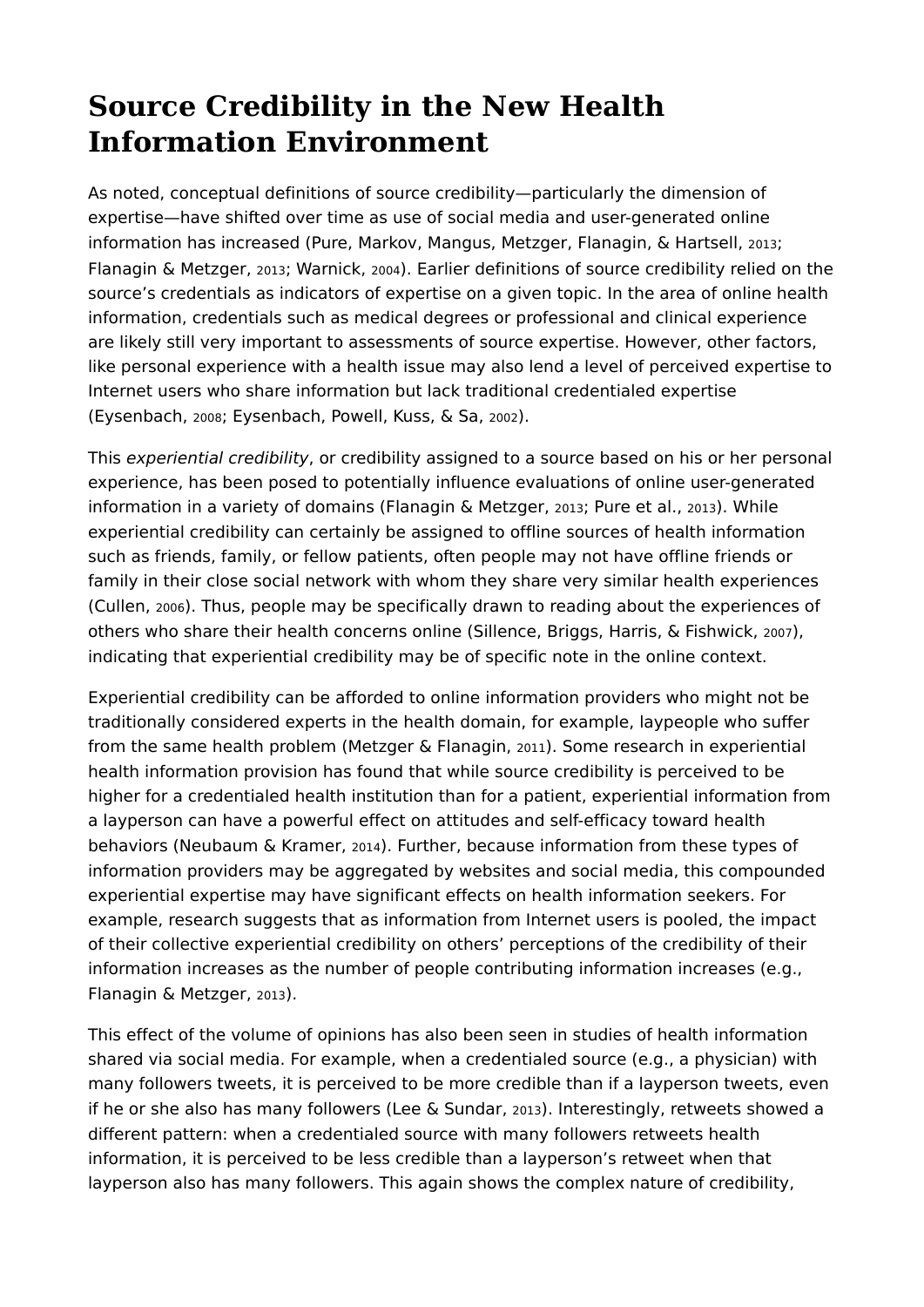particularly in the context of online, social health information. Additionally, the credibility of tweets is positively predicted by the expertise of the source, but the credibility of retweets is positively predicted by the trustworthiness of the initial source (Lee & Sundar, <sup>2013</sup>).

These findings suggest that heuristics based on social influence may impact credibility perceptions. Online, information seekers frequently do not spend time critically evaluating the information they find and instead tend to use these types of heuristic cues that guide information evaluation while minimizing cognitive effort (Hilligoss & Rieh, 2008; Metzger, Flanagin, & Medders, 2010; Sundar, 2008). Two of the cognitive heuristic cues frequently used by online information recipients are reputation and endorsement (Metzger et al., 2010). Thus, people are more inclined to perceive sources to be credible if others do so as well, and tend to trust sources that are recommended by others or provide aggregated information, as many ratings and review sites do. Research has also confirmed that people's perceptions and attitudes can change depending on perceptions of others' opinions (Sundar, Oeldorf-Hirsch, & Xu, 2008), and that the information provided by others can influence new user-generated information on the same topic (Flanagin & Metzger, 2013). Further research indicates that negative comments about health information from an individual's online network can significantly decrease credibility perceptions of that information, particularly if the comments appear to come from friends (Gao, Tian, & Tu, 2015). This suggests that communities that share health information or personal health experiences online, whether for social support or educational purposes, may impact information seekers even if they lack significant content from credentialed sources.

#### **Identity and Credibility**

Research in online health information seeking and evaluation also indicates that people are more likely to seek out, positively evaluate, and select information from online health information sharing communities (e.g., fellow sufferers) using heuristic cues of perceived similarity with the health information sources even if they do not know them personally offline (Sillence, Briggs, Harris, & Fishwick, 2007). This impact of perceptions of similarity between an information source and seeker on information evaluation and persuasion is an area of research that stems from a rich theoretical heritage. Theories of social identity and self-categorization indicate that perceptions of shared group membership, such as similarity and shared traits between people, can have a powerful influence on attitudes and behavior. Specifically, these theories pose that the identity of an individual is dependent upon group identification and that individuals frequently act based on a perceived shared group identity (Tajfel & Turner, 1986; Turner, 1991). This suggests that any perceived similarity between an information seeker and a source may significantly impact credibility perceptions (see also Metzger, Flanagin, Eyal, Lemus, & McCann, 2003).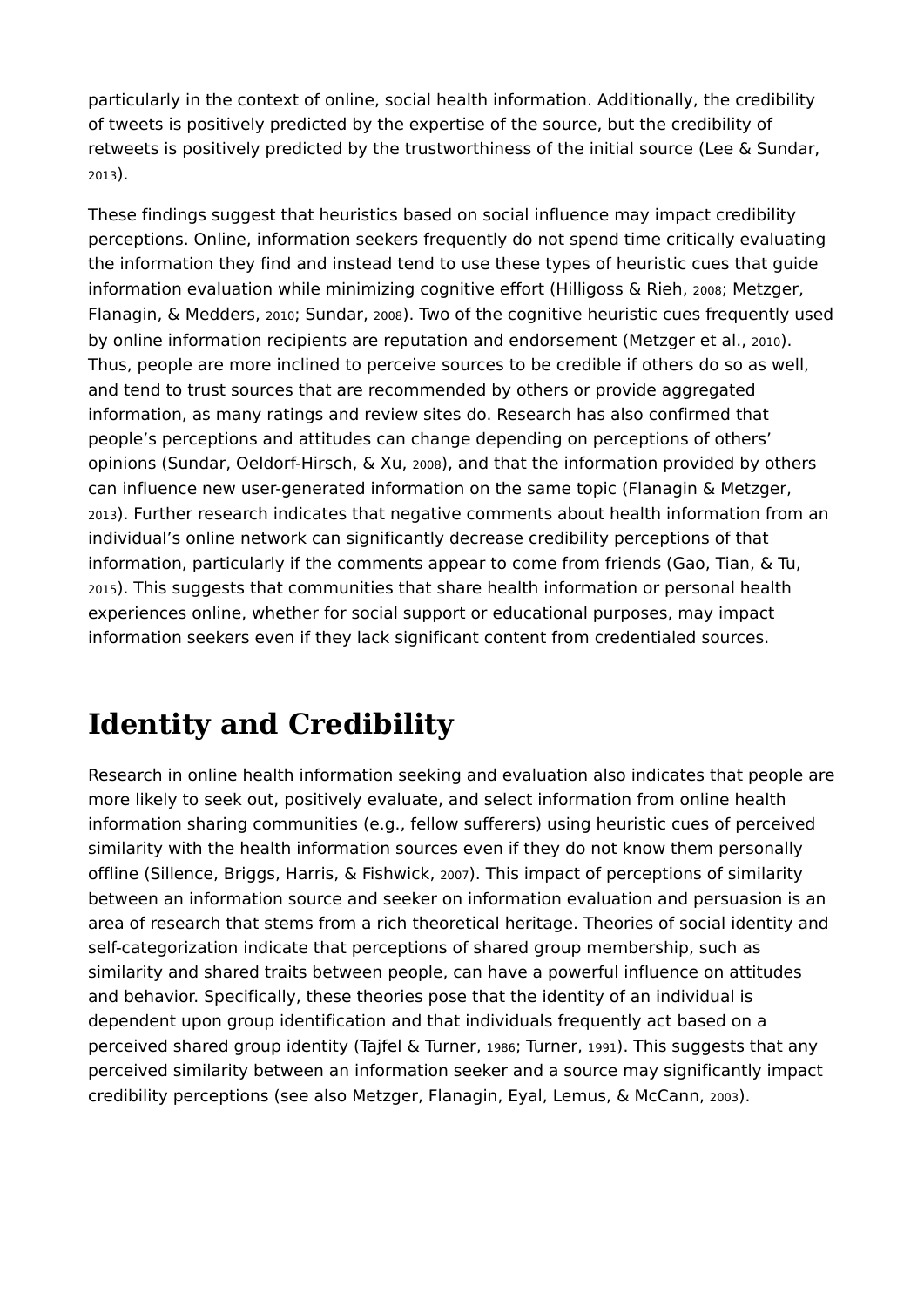Research has indeed demonstrated that perceived source similarity positively predicts credibility judgements across different topic domains, both online and offline. For example, similarity between the information source and seeker has been found to positively predict credibility assessments of user-generated online information as well as the likelihood that evaluators will act on that information (Flanagin, Hocevar, & Samahito, 2013). Similarity between an information evaluator and a source can also have a significant impact on health behavior (Wang, Walther, Pingree, & Hawkins, 2008). For example, perceived similarity between the self and a spokesperson significantly predicts multiple dimensions of credibility (e.g., expertise, trustworthiness), which in turn predict diet and exercise selfefficacy through the mediator of para-social identification (Phua, 2016). Identification with a message source has also been found to mediate the effect of source credibility on attitudes and information overload via social media, such that when health information is delivered via social media people feel less overloaded and react more positively to the information when they identify with the organizational information source (Stephens, Goins, & Dailey, 2014). In sum, both similarity and identification with an information source can have a powerful impact on our processing of health messages, as well as our likelihood of taking actions recommended by the message.

Along with similarity, there is some research indicates that ethnic identity may have important moderating effects on the impact of source credibility. For example, Spence, Lachlan, Spates, Shelton, Lin, and Gentile (2013) explored ethnic identity as exhibited by cues relevant to African Americans on a Facebook page. When evaluating a health-related Facebook post, African American information seekers found source credibility to be higher for sources that exhibited high African American ethnic identity, while white evaluators found credibility for those sources to be lower and rated posts that exhibited lower African American ethnic identity as higher in source credibility. The authors suggest that this finding—specifically, that ethnic identity may increase or decrease the perceived credibility of spokespeople on social media—has important implications for health messages targeted at traditionally underserved populations.

While some research (e.g., Perea & Slater, 1999) has examined the impact of culture, such as individualism and collectivism, on perceptions of group versus individual risks and related perceptions of credibility and believability, more research in this area is warranted. For example, Perea and Slater (1999) found a stronger association between gender and perceptions of credibility of individualistic and collectivistic health messages than between an individual's culture and these perceptions, with females from both Anglo and Mexican American backgrounds rating collectivistic health messages as more believable, and males preferring individualistic messages. Further examining the impact of source credibility on underserved populations, as well as what additional cultural factors might positively impact perceptions of health messages in these and other populations, is an important avenue for future scholarship.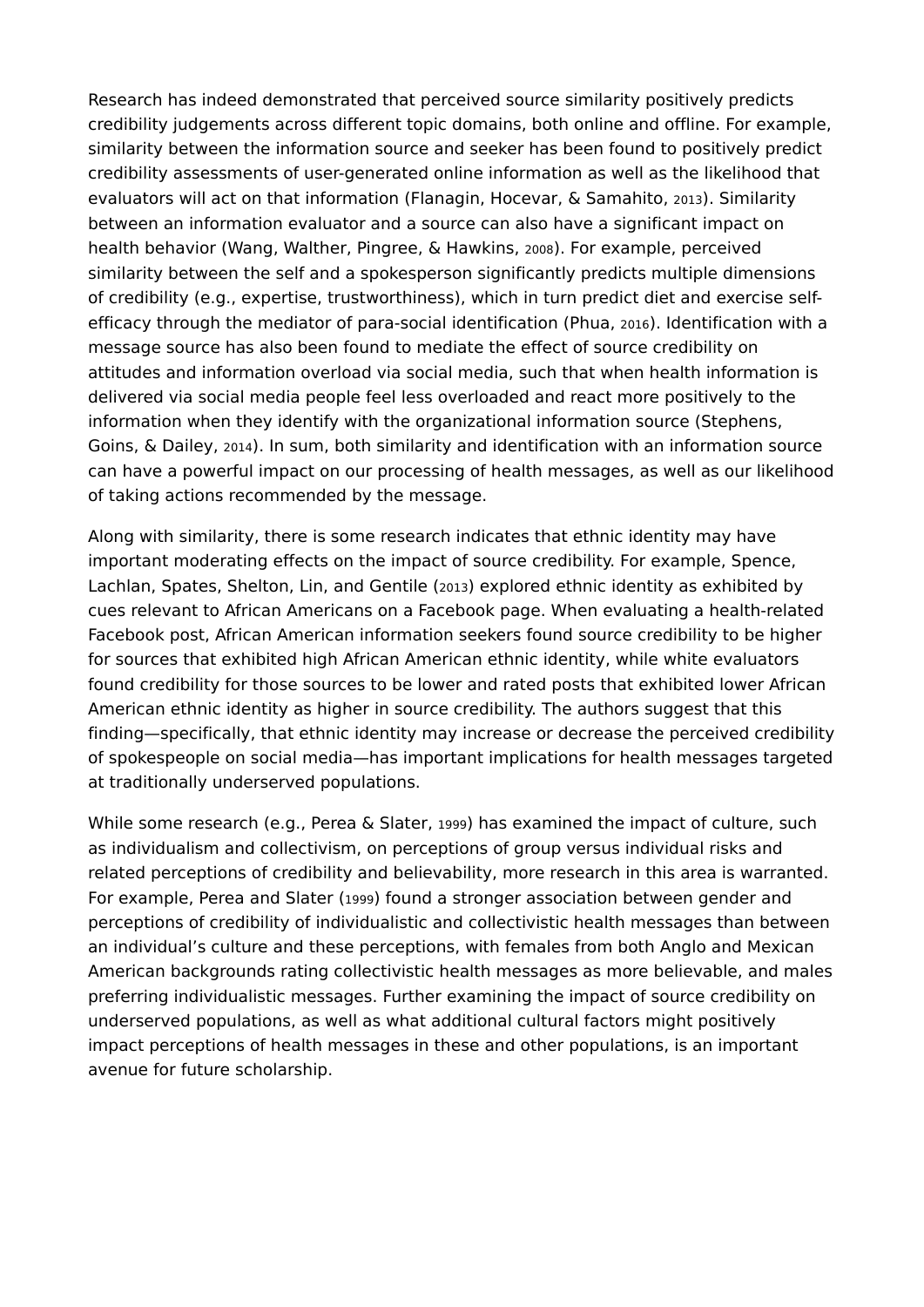## **Directions for Future Research**

The research reviewed here indicates a growing knowledge of the impact of source characteristics on online health information, but as more health messaging is spread via social and other online media, this is still a developing research area. For example, despite the wealth of advice, stories, and information from sources with experiential credibility that is shared and sought online, relatively little research has examined what effect this information has on Internet users' health attitudes and behavior (e.g., future health information seeking or health behaviors). A number of studies have examined the accuracy of health information online, but these studies tend to focus more on the curated and credentialed information of health websites than on the more personal and experiential health information transmitted via social media. This is understandable to the extent that this type of research was particularly common in the early-to-mid-2000s and before (pre–social media). However, even more recent research still has not specifically focused on the range of personal posts about health experiences shared by patients via online communities and discussion forums, their actual or perceived credibility, and their ultimate impact on health information seekers.

Future research should also be conducted on the impact of source credibility on selective exposure to health messages. Selective exposure, or a tendency to seek out information to support preexisting attitudes, may be particularly likely in the online environment due to the wealth of information available that likely includes attitude-congruent sources and content (Garrett, 2009; Garrett, Carnahan, & Lynch, 2013; Hartsell, Metzger, & Flanagin, 2012). The assumption of much selective exposure research is that people prefer to avoid dissonant information, and are motivated to defend their existing attitudes and beliefs by both avoiding information that might challenge these beliefs and seeking out information that may support them (Eagly & Chaiken, 1993; Festinger, 1957; Hart et al., 2009).

This has implications both for health information seeking and credibility research. For example, while individuals believe unbiased sources to be more credible than those that are biased, they still seek out (i.e., selectively expose themselves to) biased sources in order to expose themselves to attitude-consistent information (Hartsell et al., 2012; Metzger, Hartsell, & Flanagin, 2015). Most recent selective exposure research has explored the domain of political or news information, focusing on information that is threatening to preexisting political attitudes or issue-related values (e.g., Borah, Thorston, & Hwang, 2015; Garrett, 2009; Garrett et al., 2013; Knobloch-Westerwick & Meng, 2009; Metzger et al., 2015), rather than on information that is threatening to perceptions of health. However, people may be even more likely to seek out information that conforms to their preexisting attitudes about their health, including current beliefs about their health behaviors or desired health outcomes, given how threatening health issues can be.

Some research is beginning to explore this area. For example, Westerwick, Johnson, and Knobloch-Westerwick (2016) found that greater discrepancy between one's own health behavior and recommended health behaviors predicts selective exposure to related health information, which in turn predicts attitudes. In other words, the perception that an individual has not currently reached his or her desired health status may drive time spent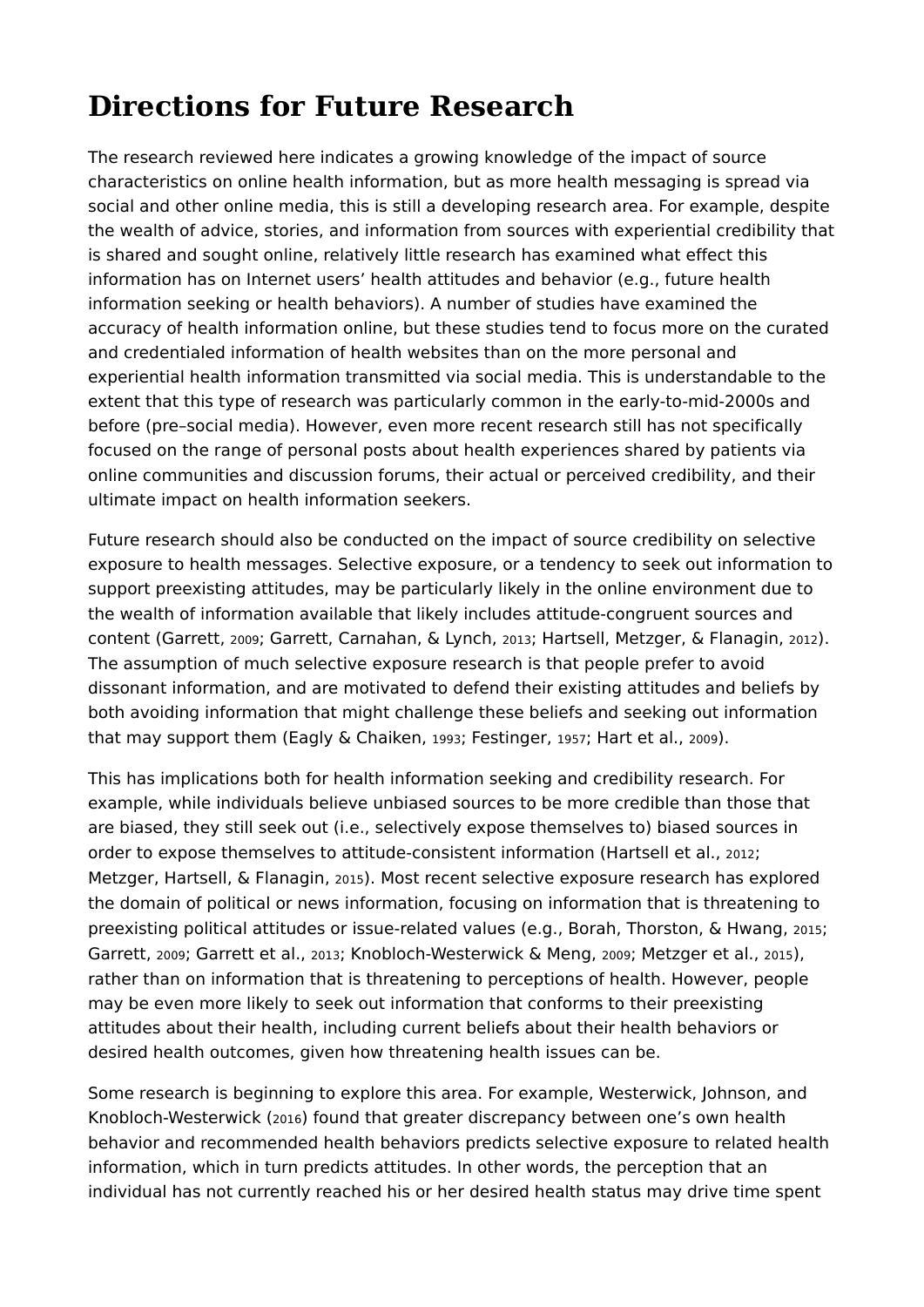looking at related health information (particularly when the individual desires health selfimprovement), which then predicts attitudes about that health information. Interestingly, however, despite theoretical reasons to expect differences based on source credibility, Westerwick and colleagues found no difference in this pattern if the health information was from a low- or high-credibility source. Other research has also found that while individuals tend to say that source credibility is important to health information selection, observation of information search behavior suggests that source credibility cues are sought relatively infrequently (Eysenbach & Kohler, 2002). This study focused on information seekers' more overt or systematic credibility cues, but heuristic credibility cues may indeed drive selection of health information. What these cues are, and how they may influence selection decisions in concert with other cues, has not been studied. Overall, these findings suggest that the interactions between source credibility, health message selection, and resulting attitudes and behavior is still a rich area for future research.

#### **Further Reading**

Choi, W., & Stvilia, B. (2015). Web credibility assessment: Conceptualization, operationalization, variability, and models. *Journal of the Association for Information Science & Technology*, *66*(12), 2399–2414.

- **Google Preview**
- **WorldCat**

Metzger, M. J., & Flanagin, A. J. (2014). Online health information, credibility. In T. L. Thompson (Ed.), *The encyclopedia of health communication* (pp. 976–978). Thousand Oaks, CA: SAGE.

- **Google Preview**
- **WorldCat**

Metzger, M. J., & Flanagin, A. J. (Eds.). (2008). *Digital media, youth, and credibility*. Cambridge, MA: MIT Press.

- **Google Preview**
- **WorldCat**

O'Keefe, D. J. (2016). *Persuasion: Theory and research* (3d ed.). Thousand Oaks, CA: SAGE.

- **Google Preview**
- **WorldCat**

Robertson-Lang, L., Major, S., & Hemming, H. (2011). **An exploration of search patterns and credibility issues among older adults seeking online health information**. *Canadian Journal on Aging*, *30*, 631–645.

- **Google Preview**
- **WorldCat**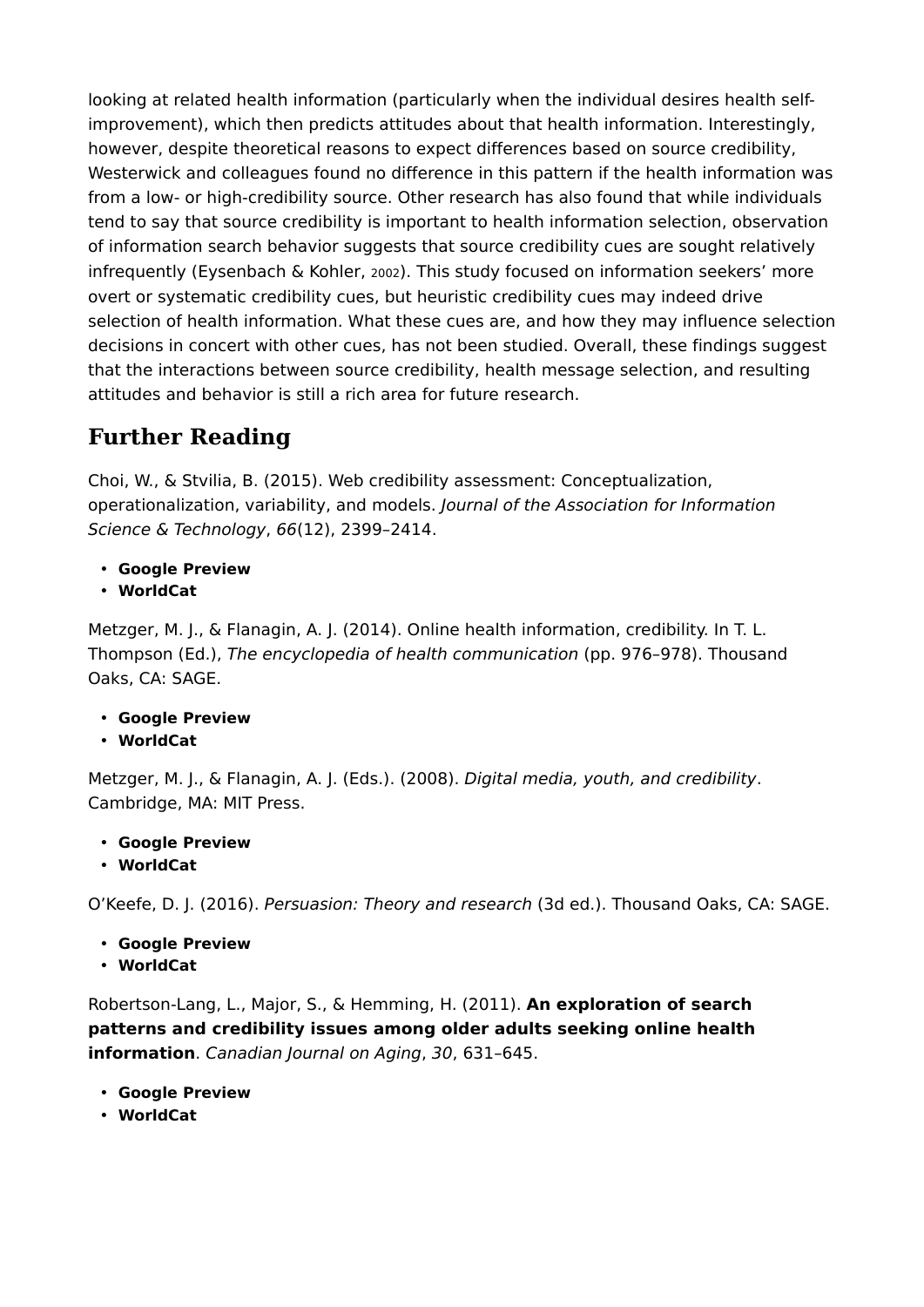Savolainen, R. (2011). **Judging the quality and credibility of information in Internet discussion forums**. *Journal of the American Society for Information Science and Technology*, *62*(7), 1243–1256.

- **Google Preview**
- **WorldCat**

#### **References**

Berlo, D. K., Lemert, J. B., & Mertz, R. J. (1969). **Dimensions for evaluating the acceptability of message sources**. *Public Opinion Quarterly*, *33*(4), 563–576.

- **Google Preview**
- **WorldCat**

Borah, P., Thorson, K., & Hwang, H. (2015). **Causes and consequences of selective exposure among political blog readers: The role of hostile media perception in motivated media use and expressive participation**. *Journal of Information Technology & Politics*, *12*(2), 186–199.

- **Google Preview**
- **WorldCat**

Chaiken, S., Giner-Sorolla, R., & Chen, S. (1996). Beyond accuracy: Defense and impression motives in heuristic and systematic information processing. In P. M. Gollwitzer & J. A. Bargh (Eds.), *The psychology of action* (pp. 553–578). New York: Guilford Press.

- **Google Preview**
- **WorldCat**

Chen, S., Duckworth, K., & Chaiken, S. (1999). **Motivated heuristic and systematic processing**. *Psychological Inquiry*, *10*(1), 44–49.

- **Google Preview**
- **WorldCat**

Coombs, W. T. (2014). *Ongoing crisis communication: Planning, managing, and responding* (4th ed.). Thousand Oaks, CA: SAGE.

- **Google Preview**
- **WorldCat**

Cullen, R. (2006). *Health information on the Internet: A study of providers, quality, and users*. Westport, CT: Praeger.

- **Google Preview**
- **WorldCat**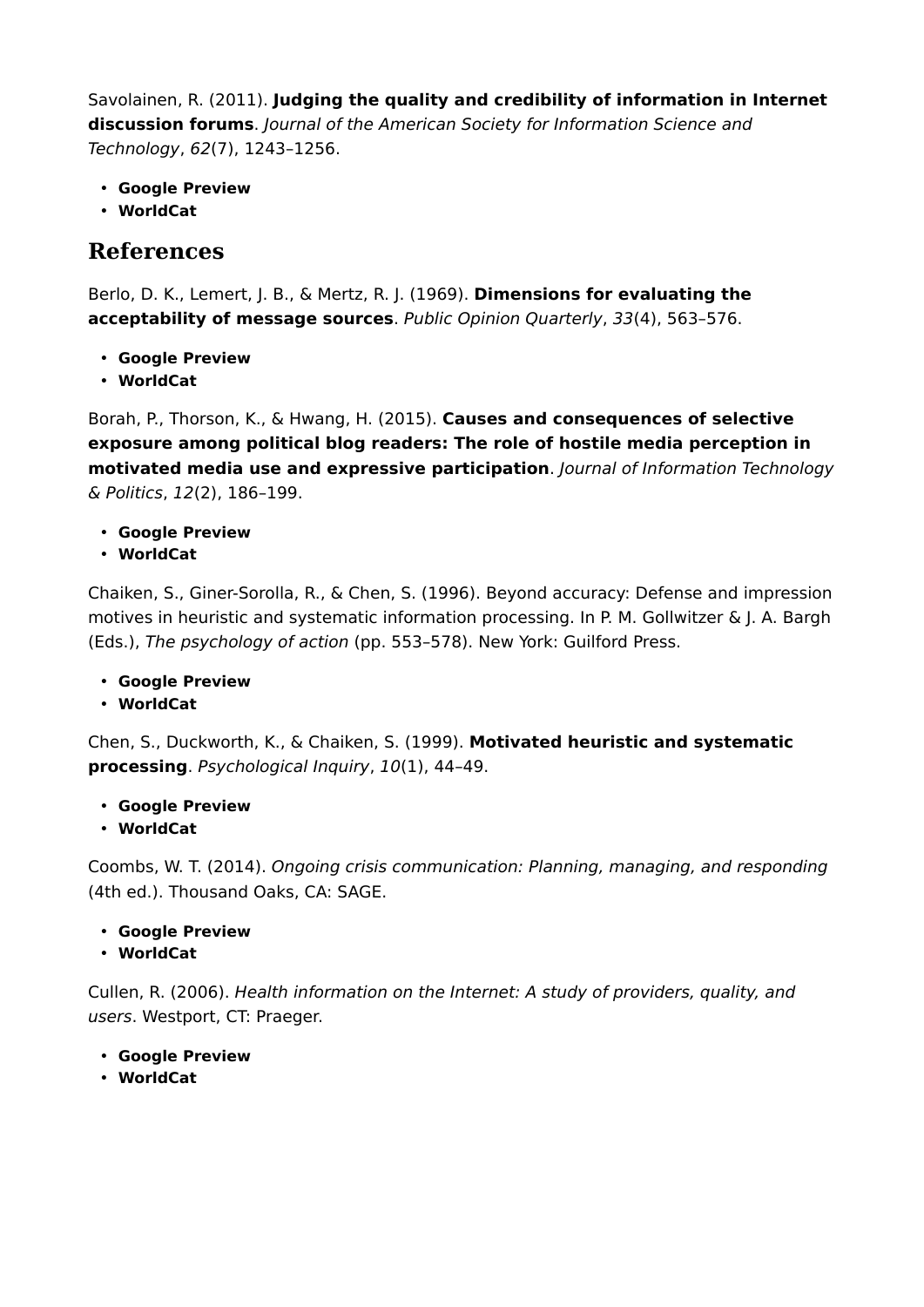DeAndrea, D. C. (2014). **Advancing warranting theory**. *Communication Theory*, *24*(2), 186–204.

- **Google Preview**
- **WorldCat**

DeAndrea, D. C., & Vendemia, M. A. (2016). **How affiliation disclosure and control over user-generated comments affects consumer health knowledge and behavior: A randomized controlled experiment of pharmaceutical direct-toconsumer advertising on social media**. *Journal of Medical Internet Research*, *18*(7), e189.

- **Google Preview**
- **WorldCat**

Dutta-Bergman, M. J. (2004). **The impact of completeness and Web use motivation on the credibility of e-health information**. *Journal of Communication*, *54*(2), 253–269.

- **Google Preview**
- **WorldCat**

Eagly, A. H., & Chaiken, S. (1993). *The psychology of attitudes*. New York: Academic Press.

- **Google Preview**
- **WorldCat**

Eastin, M. S. (2001). Credibility assessments of online health information: The effects of source expertise and knowledge of content. *Journal of Computer-Mediated Communication*, *6*(4), n.p.

- **Google Preview**
- **WorldCat**

Eysenbach, G. (2008). Credibility of health information and digital media: New perspectives and implications for youth. In M. J. Metzger & A. J. Flanagin (Eds.), *Digital media, youth, and credibility* (pp. 123–154). Cambridge, MA: MIT Press.

- **Google Preview**
- **WorldCat**

Eysenbach, G., & Köhler, C. (2002). **How do consumers search for and appraise health information on the World Wide Web? Qualitative study using focus groups, usability tests, and in-depth interviews**. *British Medical Journal*, *324*(7337), 573–577.

- **Google Preview**
- **WorldCat**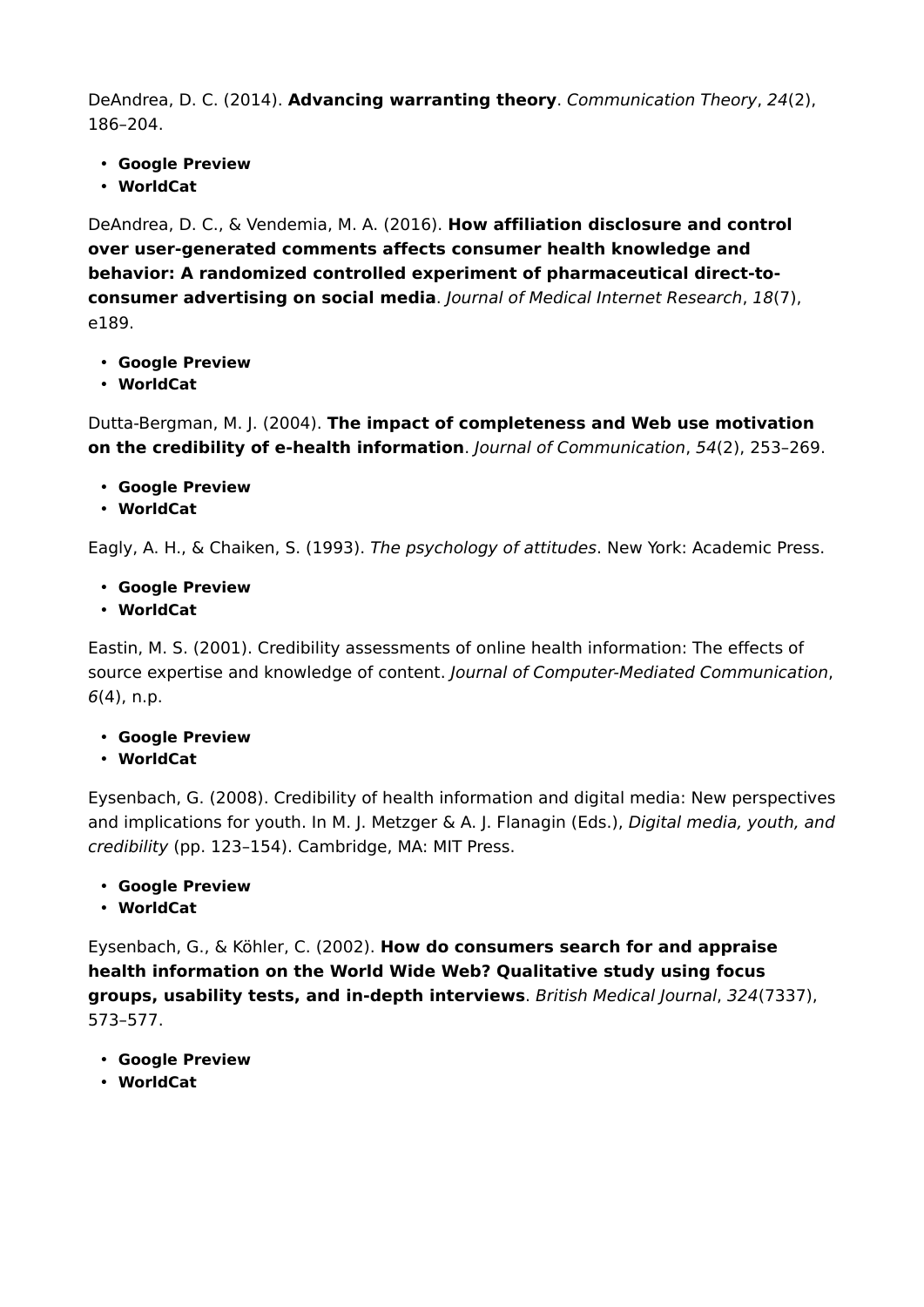Eysenbach, G., Powell, J., Kuss, O., & Sa, E. R. (2002). Empirical studies assessing the quality of health information for consumers: A systematic review. *Journal of the American Medical Association*, *287*(20), 2691–2700.

- **Google Preview**
- **WorldCat**

Festinger, L. (1957). *A theory of cognitive dissonance*. Evanston, IL: Row, Peterson.

- **Google Preview**
- **WorldCat**

Flanagin, A. J., Hocevar, K. P., & Samahito, S. N. (2013). **Connecting with the usergenerated Web: How group identification impacts online information sharing and evaluation** . *Information, Communication, & Society*, *17*(6), 683–694.

- **Google Preview**
- **WorldCat**

Flanagin, A. J., & Metzger, M. J. (2000). **Perceptions of Internet information credibility**. *Journalism & Mass Communication Quarterly*, *77*(3), 515–540.

- **Google Preview**
- **WorldCat**

Flanagin, A. J., & Metzger, M. J. (2007). The role of site features, user attributes, and information verification behaviors on the perceived credibility of web-based information. *New Media & Society*, *9*(2), 319–342.

- **Google Preview**
- **WorldCat**

Flanagin, A. J., & Metzger, M. J. (2013). **Trusting expert- versus user-generated ratings online: The role of information volume, valence, and consumer characteristics**. *Computers in Human Behavior*, *29*(4), 1626–1634.

- **Google Preview**
- **WorldCat**

Fogg, B. J., Hall, C., Soohoo, C., Danielson, D. R., Marable, L., Stanford, J., et al. (2003). How do users evaluate the credibility of web sites? A study with over 2,500 participants. In *Proceedings of the Conference on Designing for User Experiences* (pp. 1–15). New York: ACM Press.

- **Google Preview**
- **WorldCat**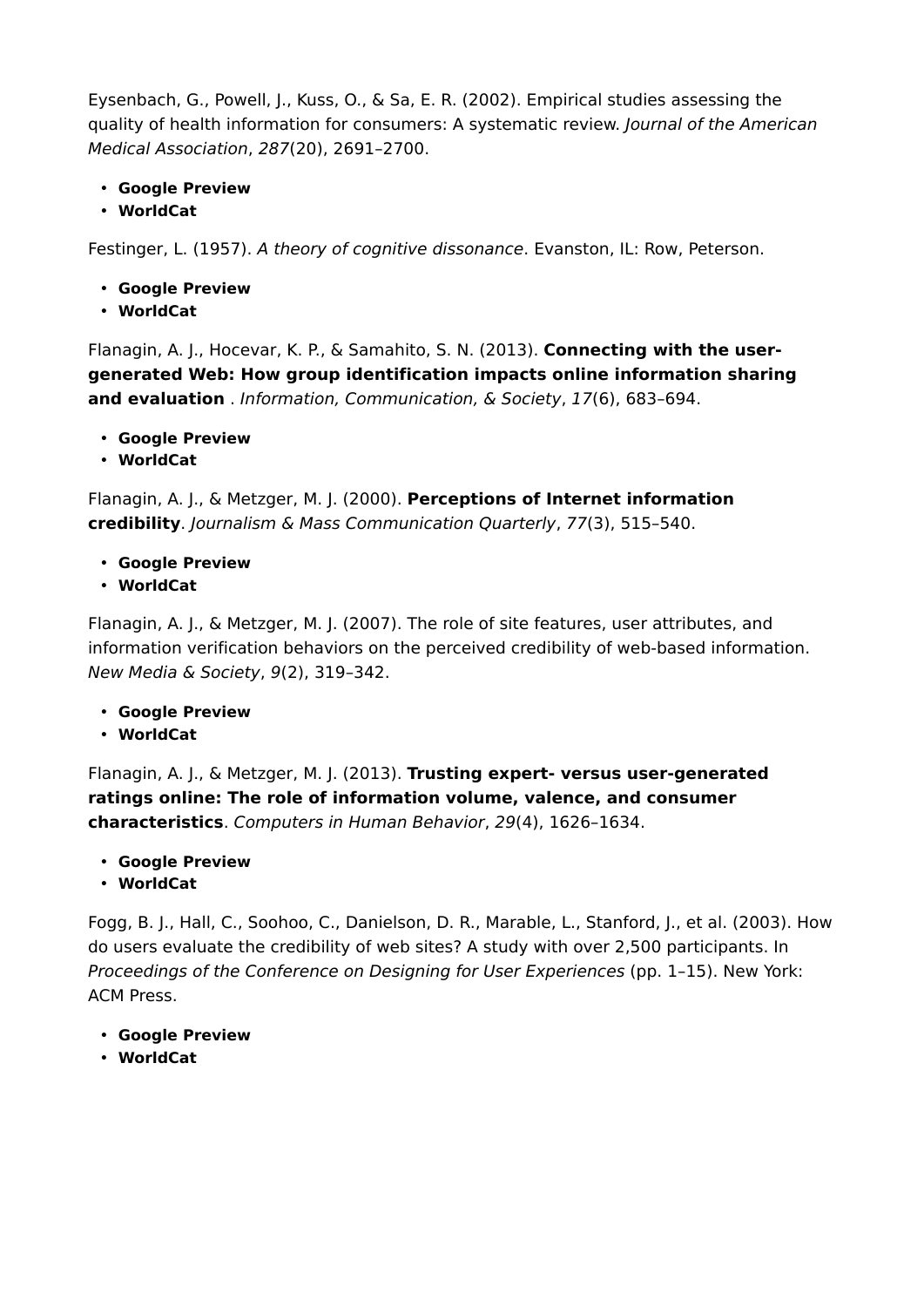Fogg, B. J., & Tseng, H. (1999). The elements of computer credibility. In *Proceedings of CHI '99* (pp. 80–87). New York: ACM Press.

- **Google Preview**
- **WorldCat**

Freeman, K. S., & Spyridakis, J. H. (2004). An examination of factors that affect the credibility of online health information. *Technical Communication*, *51*(2), 239–263.

- **Google Preview**
- **WorldCat**

Fritch, J. W., & Cromwell, R. L. (2001). **Evaluating Internet resources: Identity, affiliation, and cognitive authority in a networked world**. *Journal of the American Society for Information Science and Technology*, *52*(6), 499–507.

- **Google Preview**
- **WorldCat**

Gao, Q., Tian, Y., & Tu, M. (2015). **Exploring factors influencing Chinese user's perceived credibility of health and safety information on Weibo**. *Computers in Human Behavior*, *45*, 21–31.

- **Google Preview**
- **WorldCat**

Garrett, R. K. (2009). **Politically motivated reinforcement seeking: Reframing the selective exposure debate**. *Journal of Communication*, *59*(4), 676–699.

- **Google Preview**
- **WorldCat**

Garrett, R. K., Carnahan, D., & Lynch, E. K. (2013). **A turn toward avoidance? Selective exposure to online political information, 2004–2008**. *Political Behavior*, *35*(1), 113– 134.

- **Google Preview**
- **WorldCat**

Gefen, D. (2000). **E-commerce: The role of familiarity and trust**. *Omega*, *28*(6), 725– 737.

- **Google Preview**
- **WorldCat**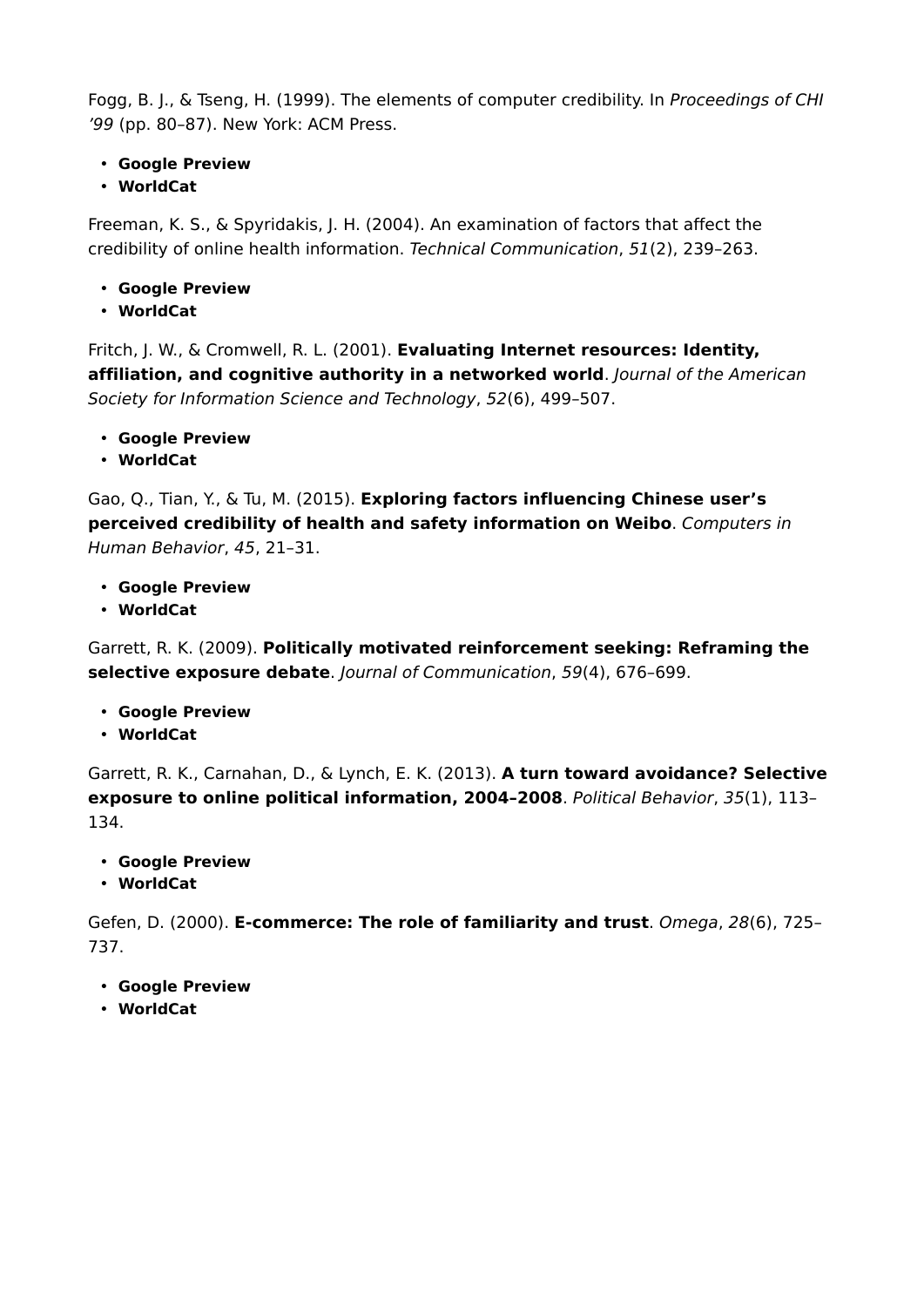Hart, W., Albarracín, D., Eagly, A. H., Brechan, I., Lindberg, M. J., & Merrill, L. (2009). **Feeling validated versus being correct: A meta-analysis of selective exposure to information**. *Psychological bulletin*, *135*(4), 555–588.

- **Google Preview**
- **WorldCat**

Hartsell, E., Metzger, M. J., & Flanagin, A. J. (2012). Contemporary news production and consumption: Implications for selective exposure, group polarization, and credibility. In B. St. John & K. Johnson (Eds.), *News with a view: Journalism beyond objectivity* (pp. 238– 257). Jefferson, NC: McFarland Press.

- **Google Preview**
- **WorldCat**

Heath, R. L., & O'Hair, H. D. (Eds.). (2009). *Handbook of risk and crisis communication*. New York: Routledge.

- **Google Preview**
- **WorldCat**

Hilligoss, B., & Rieh, S. Y. (2008). **Developing a unifying framework of credibility assessment: Construct, heuristics, and interaction in context**. *Information Processing & Management*, *44*(4), 1467–1484.

- **Google Preview**
- **WorldCat**

Hocevar, K. P., Flanagin, A. J., & Metzger, M. J. (2014). **Social media self-efficacy and information evaluation online**. *Computers in Human Behavior*, *39*, 254–262.

- **Google Preview**
- **WorldCat**

Hovland, C. I., & Weiss, W. (1951). **The influence of source credibility on communication effectiveness**. *Public opinion quarterly*, *15*(4), 635–650.

- **Google Preview**
- **WorldCat**

Hovland, C. I., Janis, I. L., & Kelley, J. J. (1953). *Communication and persuasion: Psychological studies of opinion change*. New Haven, CT: Yale University Press.

- **Google Preview**
- **WorldCat**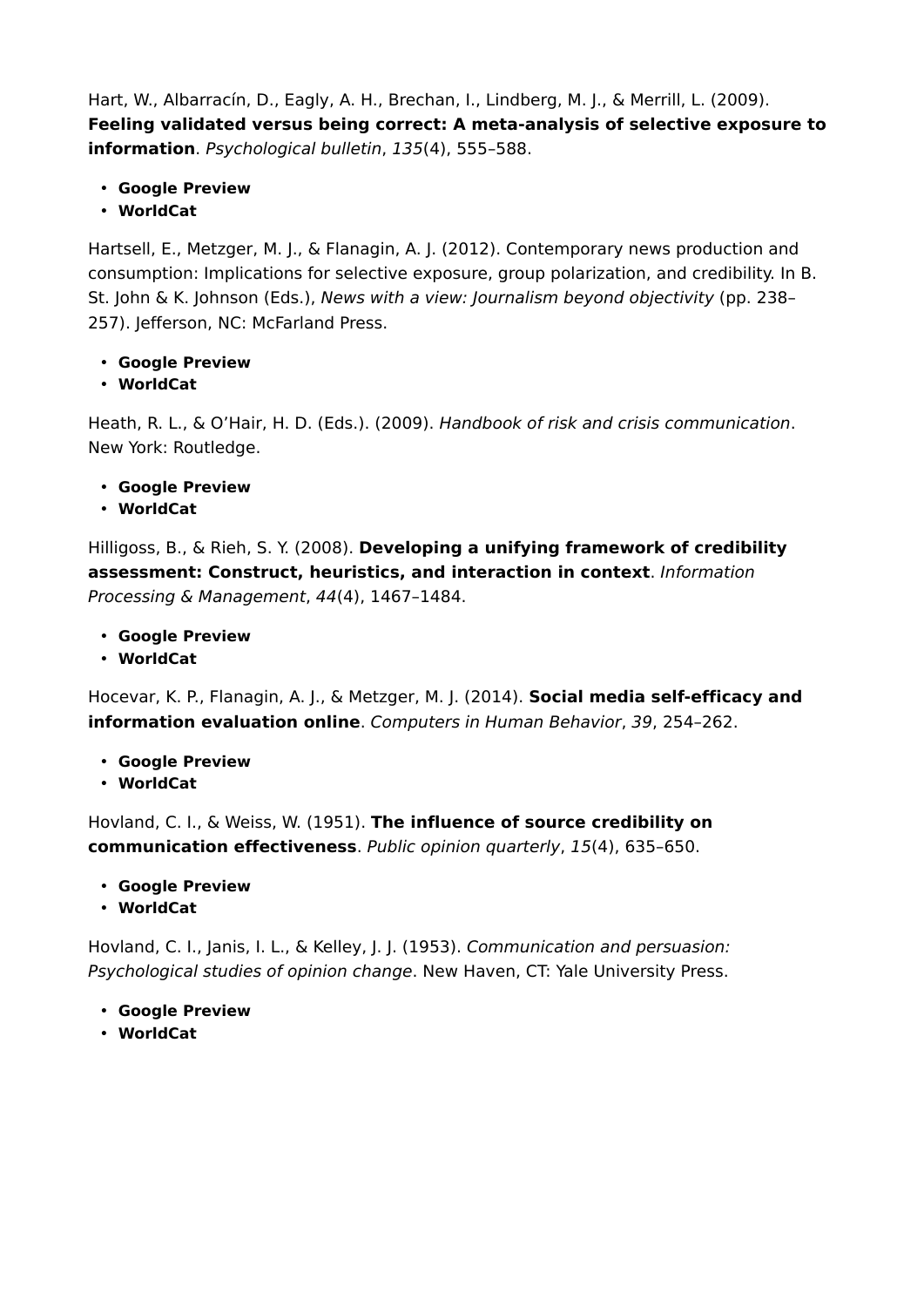Hu, Y., & Sundar, S. S. (2010). **Effects of online health sources on credibility and behavioral intentions**. *Communication Research*, *37*(1), 105–132.

- **Google Preview**
- **WorldCat**

Johnson, B. B., & Slovic, P. (1995). Presenting uncertainty in health risk assessment: Initial studies of its effects on risk perception and trust. *Risk Analysis*, *15*(4), 485–494.

- **Google Preview**
- **WorldCat**

Kareklas, I., Muehling, D. D., & Weber, T. J. (2015). **Reexamining health messages in the digital age: A fresh look at source credibility effects**. *Journal of Advertising*, *44*(2), 88–104.

- **Google Preview**
- **WorldCat**

Kramer, R. M. (1999). **Trust and distrust in organizations: Emerging perspectives, enduring questions**. *Annual review of psychology*, *50*(1), 569–598.

- **Google Preview**
- **WorldCat**

Kruglanski, A. W. (1989). *Lay epistemics and human knowledge: Cognitive and motivational bases*. New York: Plenum.

- **Google Preview**
- **WorldCat**

Kruglanski, A. W., & Thompson, E. P. (1999). **Persuasion by a single route: A view from the unimodel**. *Psychological Inquiry*, *10*(2), 83–109.

- **Google Preview**
- **WorldCat**

Knobloch-Westerwick, S., Johnson, B. K., & Westerwick, A. (2013). **To your health: Self‐ regulation of health behavior through selective exposure to online health messages**. *Journal of Communication*, *63*(5), 807–829.

- **Google Preview**
- **WorldCat**

Knobloch-Westerwick, S., & Meng, J. (2009). **Looking the other way: Selective exposure to attitude-consistent and counterattitudinal political information**. *Communication Research*, *36*(3), 426–448.

• **Google Preview**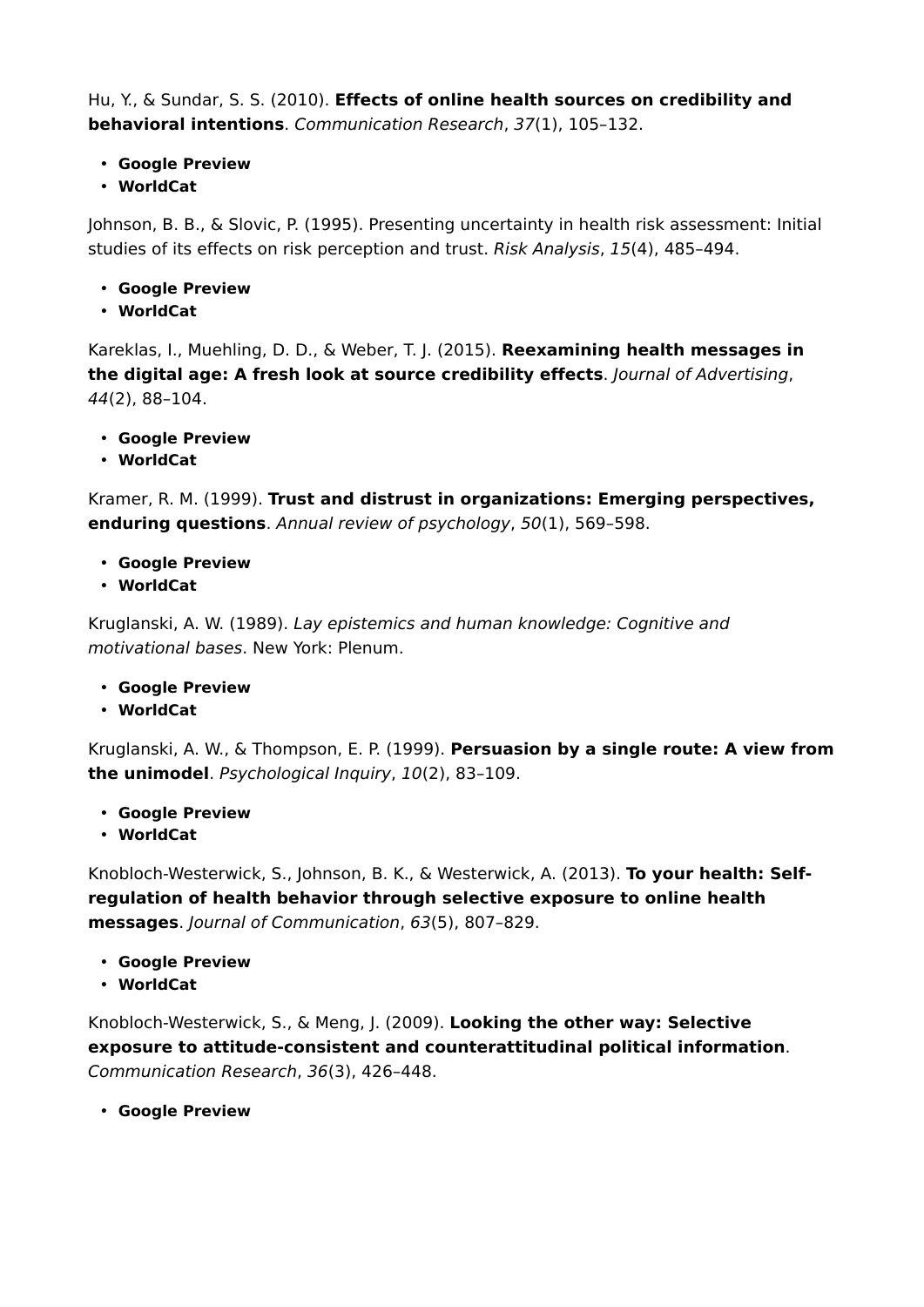• **WorldCat**

Lee, J. Y., & Sundar, S. S. (2013). **To tweet or to retweet? That is the question for health professionals on Twitter**. *Health communication*, *28*(5), 509–524.

- **Google Preview**
- **WorldCat**

McCroskey, J. C. (1969). **A summary of experimental research on the effects of evidence in persuasive communication**. *Quarterly Journal of Speech*, *55*(2), 169–176.

- **Google Preview**
- **WorldCat**

McCroskey, J. C., & Teven, J. J. (1999). **Goodwill: A reexamination of the construct and its measurement**. *Communications Monographs*, *66*(1), 90–103.

- **Google Preview**
- **WorldCat**

McCroskey, J. C., & Young, T. J. (1981). **Ethos and credibility: The construct and its measurement after three decades**. *Communication Studies*, *32*(1), 24–34.

- **Google Preview**
- **WorldCat**

Metzger, M. J. (2007). **Making sense of credibility on the Web: Models for evaluating online information and recommendations for future research**. *Journal of the American Society for Information Science and Technology*, *58*(13), 2078–2091.

- **Google Preview**
- **WorldCat**

Metzger, M. J., & Flanagin, A. J. (2011). **Using Web 2.0 technologies to enhance evidence-based medical information**. *Journal of Health Communication*, *16*, 45–58.

- **Google Preview**
- **WorldCat**

Metzger, M. J., & Flanagin, A. J. (2015). Psychological approaches to credibility assessment online. In S. S. Sundar (Ed.), *The handbook of the psychology of communication technology* (pp. 445–466). Hoboken, NJ: John Wiley & Sons.

- **Google Preview**
- **WorldCat**

Metzger, M. J., Flanagin, A. J., Eyal, K., Lemus, D. R., & McCann, R. M. (2003). Bringing the concept of credibility into the 21st century: Integrating perspectives on source, message,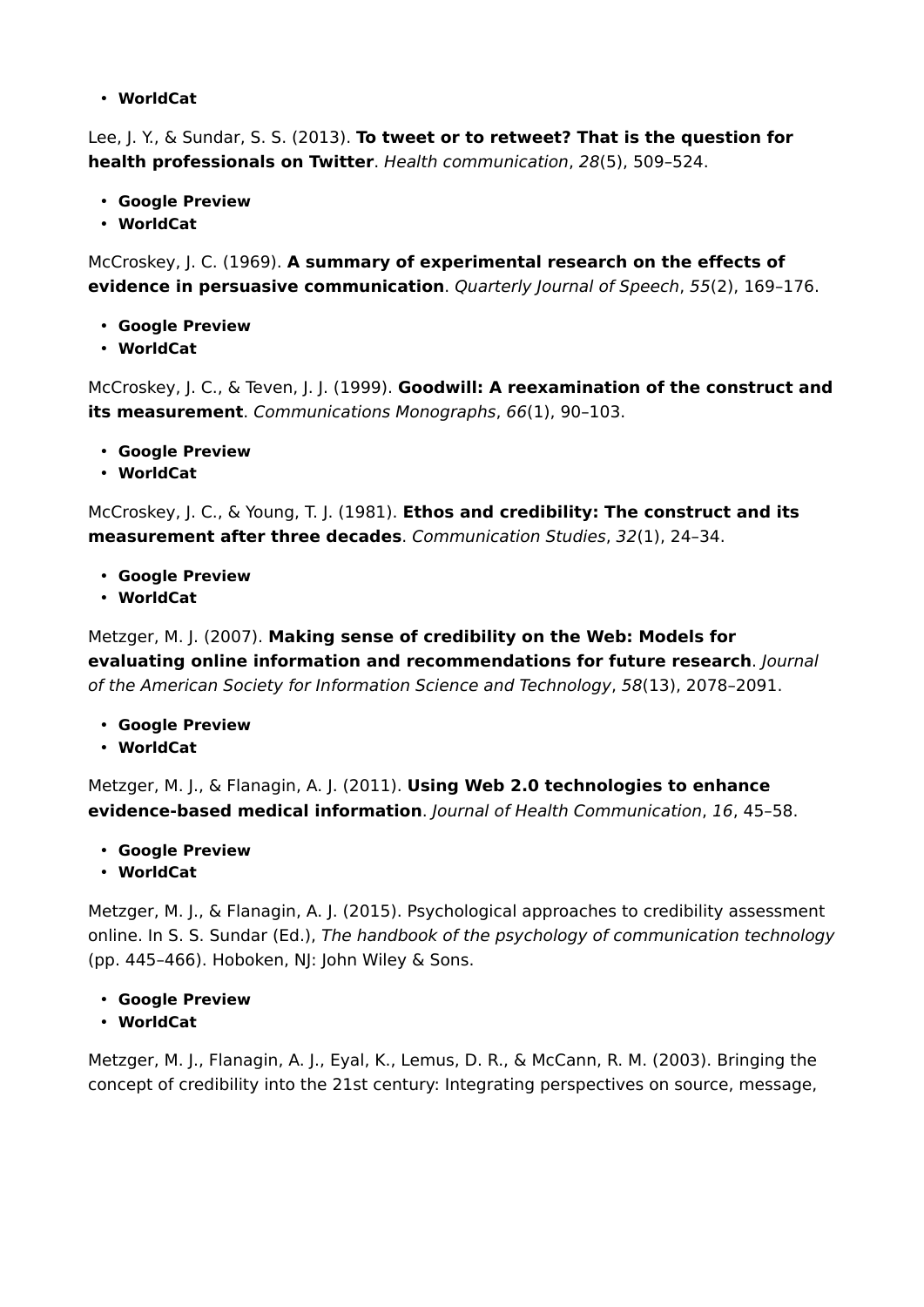and media credibility in the contemporary media environment. In P. Kalbfleisch (Ed.), *Communication yearbook 27* (pp. 293–335). Mahwah, NJ: Lawrence Erlbaum Associates.

- **Google Preview**
- **WorldCat**

Metzger, M. J., Flanagin, A. J., & Medders, R. B. (2010). **Social and heuristic approaches to credibility evaluation online**. *Journal of Communication*, *60*(3), 413–439.

- **Google Preview**
- **WorldCat**

Metzger, M. J., Flanagin, A. J., & Nekmat, E. (2015). **Comparative optimism in online credibility evaluation among parents and children**. *Journal of Broadcasting & Electronic Media*, *59*(3), 509–529.

- **Google Preview**
- **WorldCat**

Metzger, M. J., Flanagin, A. J., Pure, R. A., Medders, R., Markov, A., Hartsell, E. H., et al. (2011). *Adults and credibility: An empirical examination of digital media use and information credibility*. Report of findings to the John D. and Catherine T. MacArthur Foundation.

- **Google Preview**
- **WorldCat**

Metzger, M. J., Hartsell, E. H., & Flanagin, A. J. (2015). **Cognitive dissonance or credibility? A comparison of two theoretical explanations for selective exposure to partisan news**. *Communication Research* (online first).

- **Google Preview**
- **WorldCat**

Neubaum, G., & Krämer, N. C. (2014). **Let's blog about health! Exploring the persuasiveness of a personal HIV blog compared to an institutional HIV website**. *Health Communication*, *236*(June), 1–12.

- **Google Preview**
- **WorldCat**

Perea, A., & Slater, M. D. (1999). **Power distance and collectivist/individualist strategies in alcohol warnings: Effects by gender and ethnicity**. *Journal of Health Communication*, *4*(4), 295–310.

- **Google Preview**
- **WorldCat**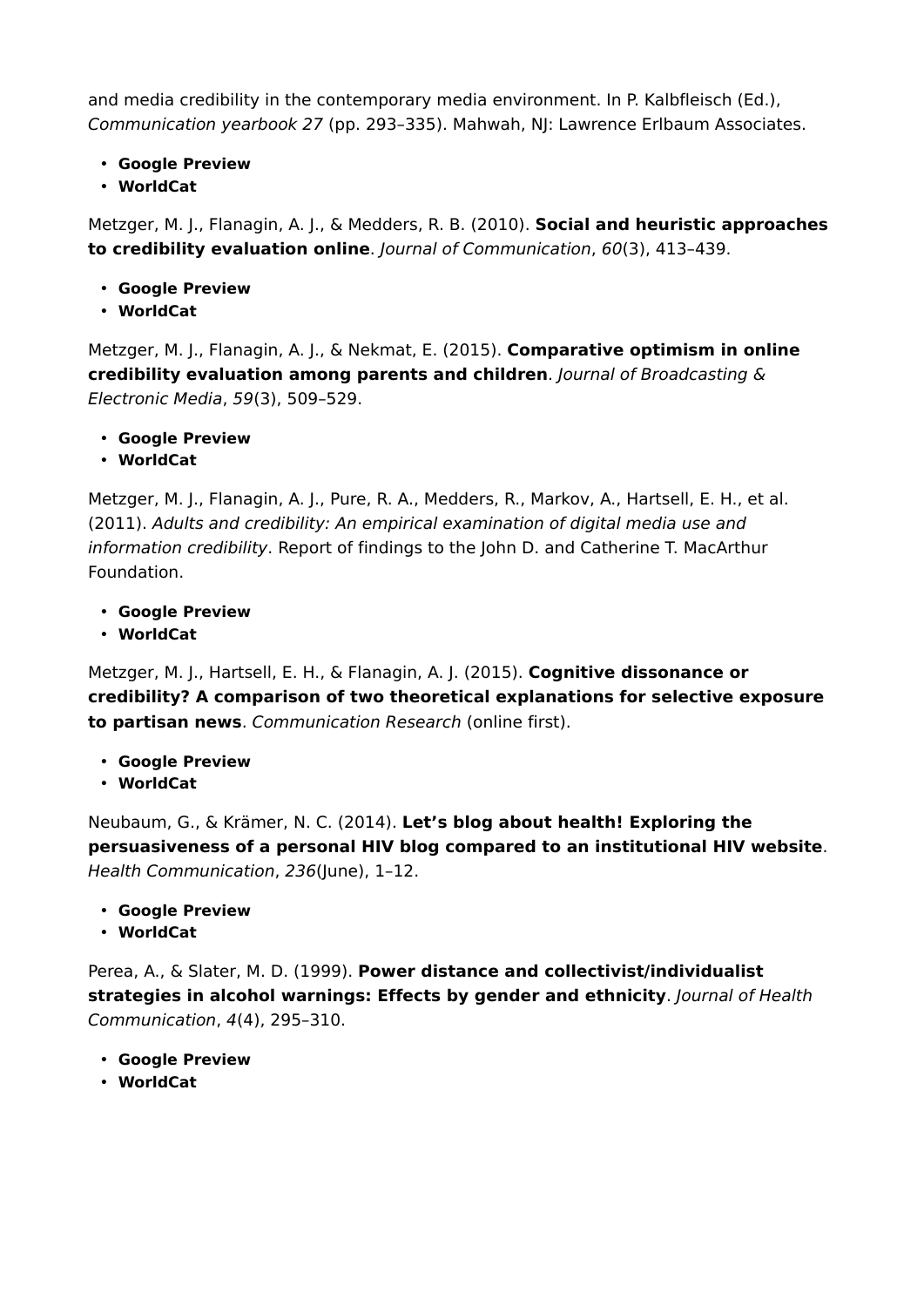Petty, R. E., & Cacioppo, J. T. (1986). **The elaboration likelihood model of persuasion**. *Advances in Experimental Social Psychology*, *19*, 123–205.

- **Google Preview**
- **WorldCat**

Petty, R. E., Cacioppo, J. T., & Goldman, R. (1981). **Personal involvement as a determinant of argument-based persuasion**. *Journal of Personality and Social Psychology*, *41*(5), 847–855.

- **Google Preview**
- **WorldCat**

Phua, J. (2016). **The effects of similarity, parasocial identification, and source credibility in obesity public service announcements on diet and exercise selfefficacy**. *Journal of Health Psychology*, *21*(5), 699–708.

- **Google Preview**
- **WorldCat**

Pornpitakpan, C. (2004). **The persuasiveness of source credibility: A critical review of five decades' evidence**. *Journal of Applied Social Psychology*, *34*(2), 243–281.

- **Google Preview**
- **WorldCat**

Pure, R. A., Markov, A. R., Mangus, J. M., Metzger, M. J., Flanagin, A. J., & Hartsell, E. H. (2013). Understanding and evaluating source expertise in an evolving media environment. In Takseva, T. (Ed.), *Social software and the evolution of user expertise: Future trends in knowledge creation and dissemination* (pp. 37–51). Hershey, PA: Information Science Reference.

- **Google Preview**
- **WorldCat**

Rains, S. A., & Karmikel, C. D. (2009). **Health information-seeking and perceptions of website credibility: Examining Web-use orientation, message characteristics, and structural features of websites**. *Computers in Human Behavior*, *25*(2), 544–553.

- **Google Preview**
- **WorldCat**

Ratneshwar, S., & Chaiken, S. (1991). **Comprehension's role in persuasion: The case of its moderating effect on the persuasive impact of source cues**. *Journal of Consumer Research*, *18*(1), 52–62.

- **Google Preview**
- **WorldCat**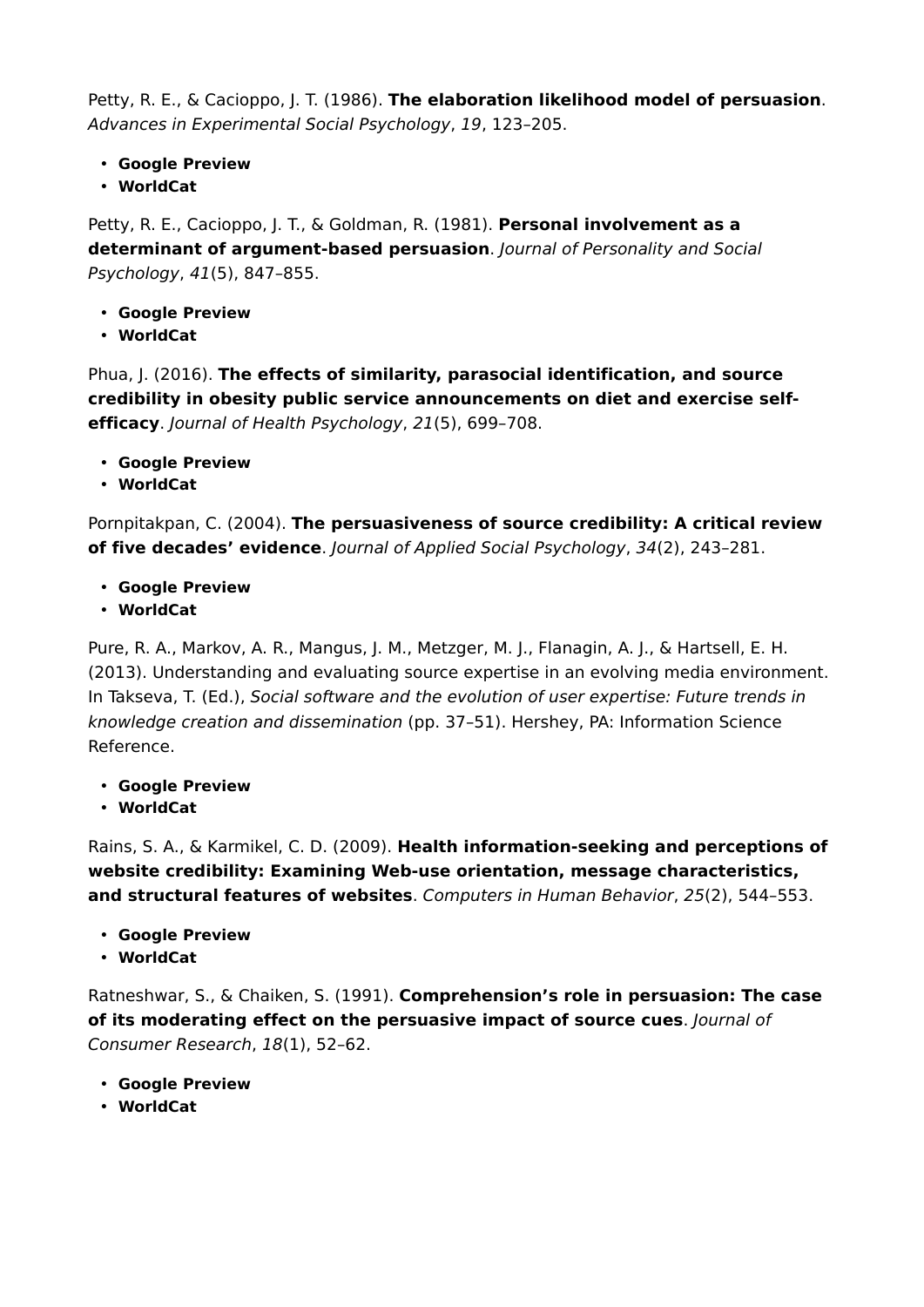Reinhard, M. A., Schindler, S., Raabe, V., Stahlberg, D., & Messner, M. (2014). **Less is sometimes more: How repetition of an antismoking advertisement affects attitudes toward smoking and source credibility**. *Social Influence*, *9*(2), 116–132.

- **Google Preview**
- **WorldCat**

Renn, O., & Levine, D. (1991). **Credibility and trust in risk communication**. In R. E. Kasperson & P. J. M. Stallen (Eds.), *Communicating risks to the public: International perspectives* (pp. 175–217). Dordrecht, The Netherlands: Springer Netherlands.

- **Google Preview**
- **WorldCat**

Rieh, S. Y., & Danielson, D. R. (2007). **Credibility: A multidisciplinary framework**. *Annual Review of Information Science and Technology*, *41*(1), 307–364.

- **Google Preview**
- **WorldCat**

Sillence, E., Briggs, P., Harris, P. R., & Fishwick, L. (2007). **How do patients evaluate and make use of online health information?** *Social Science & Medicine*, *64*(9), 1853–1862.

- **Google Preview**
- **WorldCat**

Slovic, P. (1987). Perceptions of risk. *Science*, *236*, 281–285.

- **Google Preview**
- **WorldCat**

Spence, P. R., Lachlan, K. A., Spates, S. A., Shelton, A. K., Lin, X., & Gentile, C. J. (2013). **Exploring the impact of ethnic identity through other-generated cues on perceptions of spokesperson credibility**. *Computers in Human Behavior*, *29*(5), A3– A11.

- **Google Preview**
- **WorldCat**

Stephens, K. K., Goins, E. S., & Dailey, S. L. (2014). **Organizations disseminating health messages: The roles of organizational identification and HITs**. *Health Communication*, *29*(4), 398–409.

- **Google Preview**
- **WorldCat**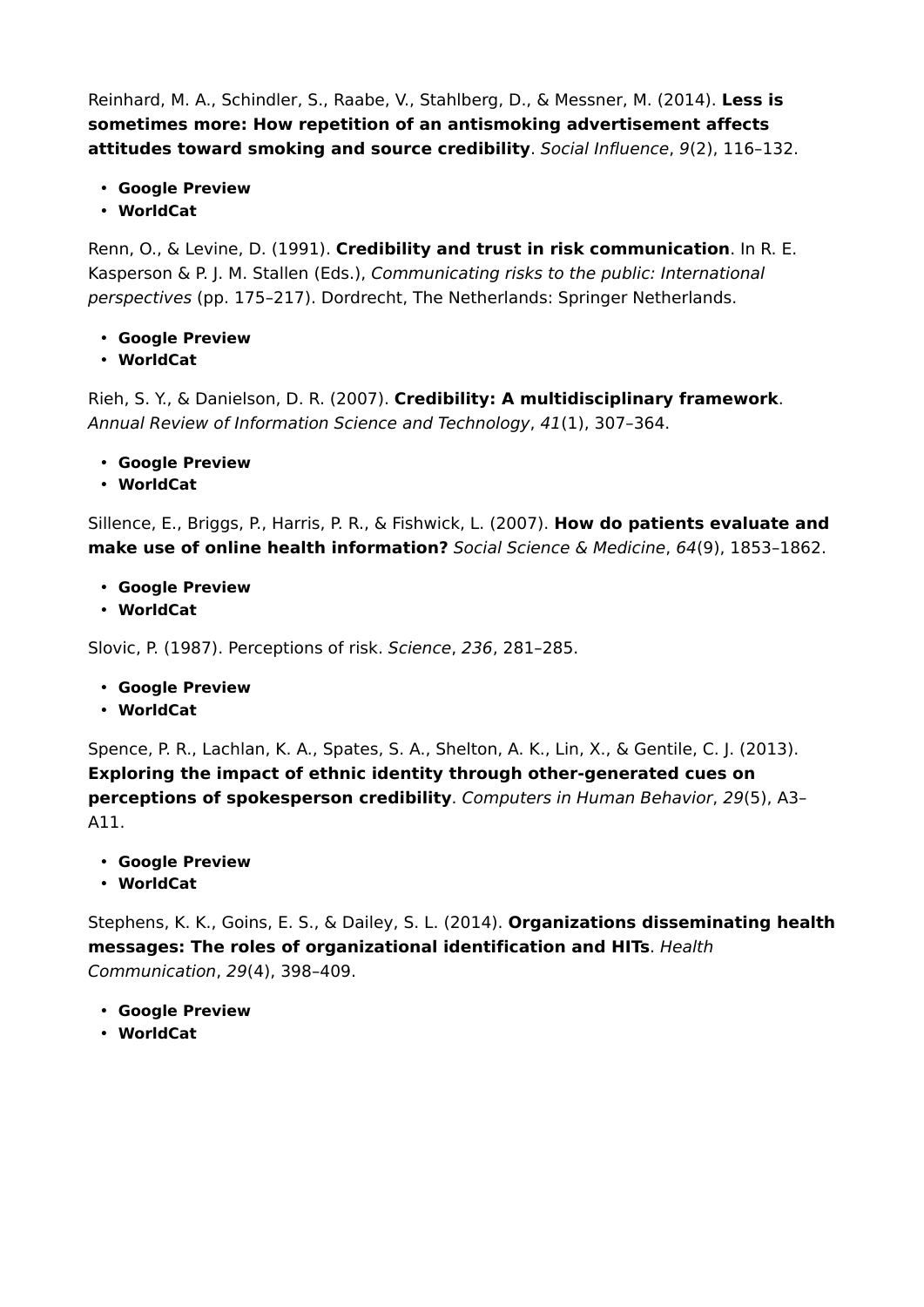Sternthal, B., Dholakia, R., & Leavitt, C. (1978). **The persuasive effect of source credibility: Tests of cognitive response**. *Journal of Consumer research*, *4*(4), 252–260.

- **Google Preview**
- **WorldCat**

Sternthal, B., Phillips, L. W., & Dholakia, R. (1978). The persuasive effect of scarce credibility: A situational analysis. *Public Opinion Quarterly*, *42*(3), 285–314.

- **Google Preview**
- **WorldCat**

Stoltenberg, C. D., & Davis, C. S. (1988). Career and study skills information: Who says what can alter message processing. *Journal of Social and Clinical Psychology*, *6*(1), 38–52.

- **Google Preview**
- **WorldCat**

Sundar, S. S. (2008). The MAIN model: A heuristic approach to understanding technology effects on credibility. In M. J. Metzger & A. J. Flanagin (Eds.), *Digital media, youth, and credibility* (pp. 73–100). Cambridge, MA: MIT Press.

- **Google Preview**
- **WorldCat**

Sundar, S. S., & Nass, C. (2001). **Conceptualizing sources in online news**. *Journal of Communication*, *51*(1), 52–72.

- **Google Preview**
- **WorldCat**

Sundar, S. S., Oeldorf-Hirsch, A., & Xu, Q. (2008). The bandwagon effect of collaborative filtering technology. In *Proceedings of CHI 2008* (pp. 3453–3458). New York: ACM Press.

- **Google Preview**
- **WorldCat**

Tajfel, H. & Turner, J. C. (1986). The social identity theory of intergroup behavior. In S. Worchel & W. G. Austin (Eds.), *Psychology of intergroup relations* (pp. 2–24). Chicago: Nelson-Hall.

- **Google Preview**
- **WorldCat**

Tormala, Z. L., Briñol, P., & Petty, R. E. (2006). **When credibility attacks : The reverse impact of source credibility on persuasion**. *Journal of Experimental Social Psychology*, *42*, 684–691.

• **Google Preview**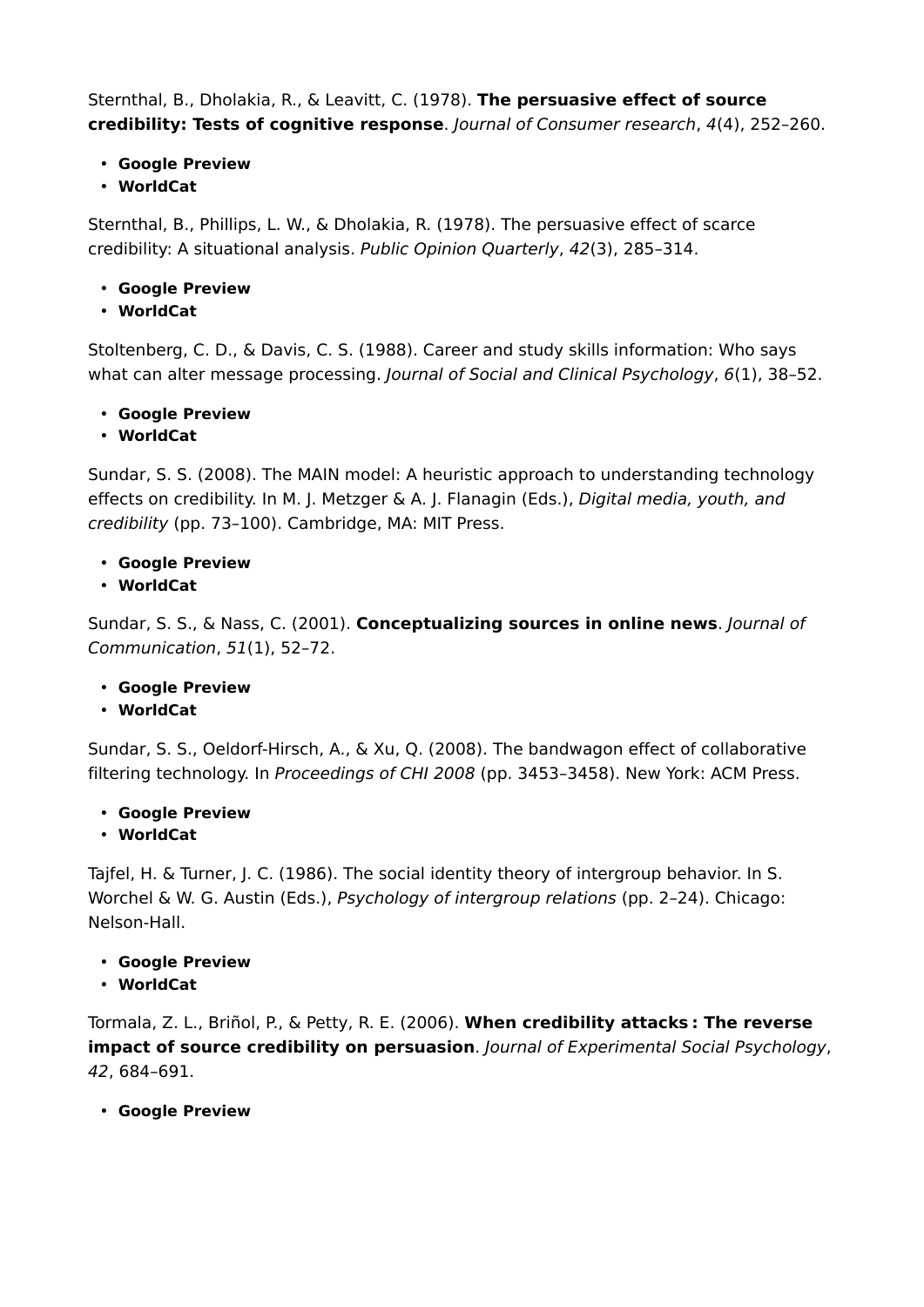#### • **WorldCat**

Trumbo, C. W., & McComas, K. A. (2003). **The function of credibility in information processing for risk perception**. *Risk Analysis*, *23*(2), 343–353.

- **Google Preview**
- **WorldCat**

Turner, J. C. (1991). *Social influence*. Milton Keynes, U.K.: Open University Press.

- **Google Preview**
- **WorldCat**

Walther, J. B., & Parks, M. R. (2002). Cues filtered out, cues filtered in: Computer-mediated communication and relationships. In M. L. Knapp & J. A. Daly (Eds.), *Handbook of interpersonal communication* (3d ed., pp. 529–563). Thousand Oaks, CA: SAGE.

- **Google Preview**
- **WorldCat**

Wang, Z., Walther, J. B., Pingree, S., & Hawkins, R. P. (2008). **Health information, credibility, homophily, and influence via the Internet: Web sites versus discussion groups**. *Journal of Health Communication*, *23*, 358–368.

- **Google Preview**
- **WorldCat**

Warnick, B. (2004). **Online ethos source credibility in an "authorless" environment**. *American Behavioral Scientist*, *48*(2), 256–265.

- **Google Preview**
- **WorldCat**

Wathen, C. N., & Burkell, J. (2002). **Believe it or not: Factors influencing credibility on the Web**. *Journal of the American Society for Information Science and Technology*, *53*(2), 134–144.

- **Google Preview**
- **WorldCat**

Westerwick, A. (2013). **Effects of sponsorship, web site design, and Google ranking on the credibility of online information**. *Journal of Computer-Mediated Communication*, *18*(2), 80–97.

- **Google Preview**
- **WorldCat**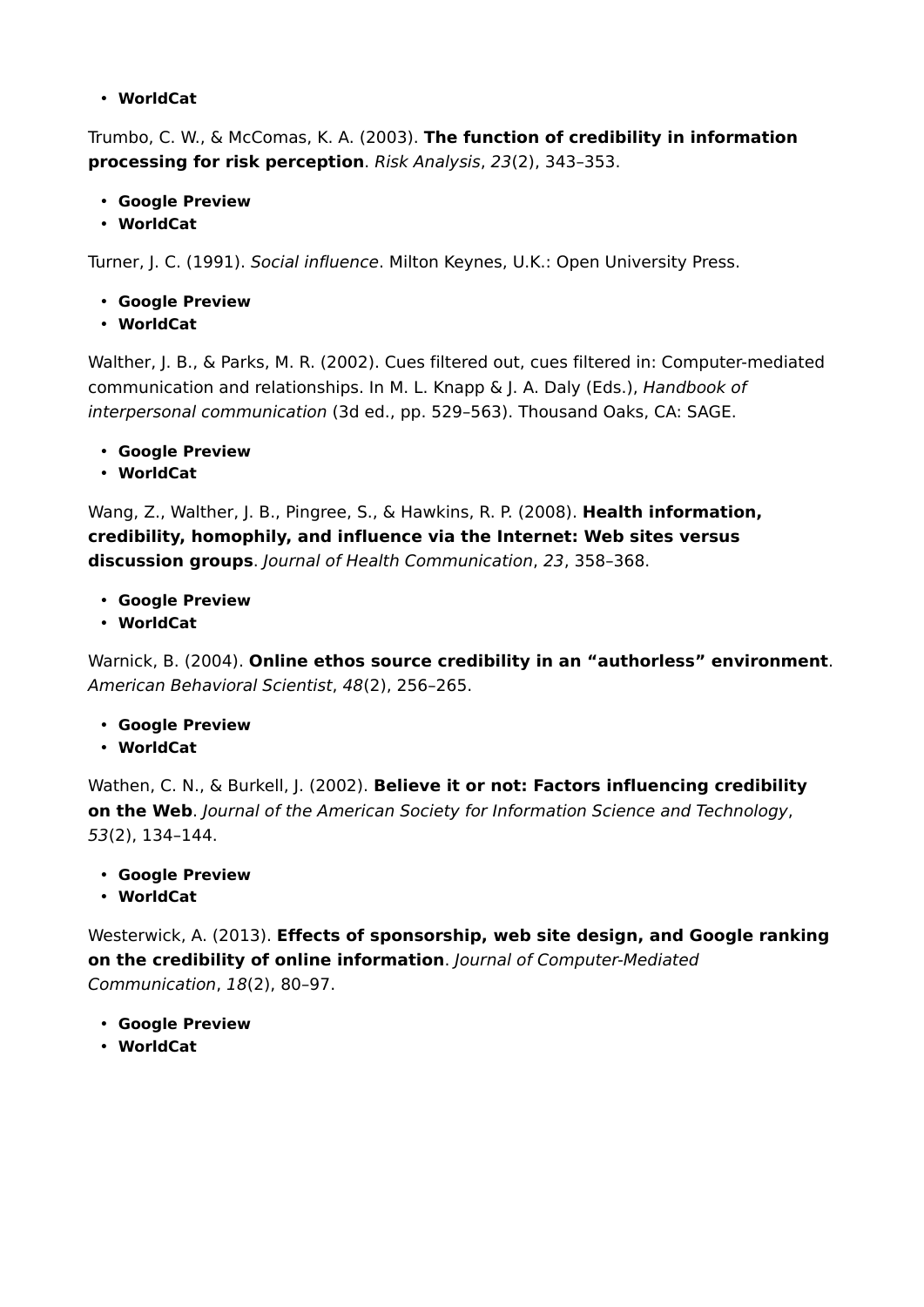Westerwick, A., Johnson, B. K., & Knobloch-Westerwick, S. (2016). **Change your ways: Fostering health attitudes toward change through selective exposure to online health messages**. *Health Communication*, 1–11.

- **Google Preview**
- **WorldCat**

Whitehead, J. L., Jr. (1968). **Factors of source credibility**. *Quarterly Journal of Speech*, *54*(1), 59–63.

- **Google Preview**
- **WorldCat**

Wilson, E. J., & Sherrell, D. L. (1993). **Source effects in communication and persuasion research: A meta-analysis of effect size**. *Journal of the Academy of Marketing Science*, *21*(2), 101–112.

- **Google Preview**
- **WorldCat**

Yi, J. Y., Stvilia, B., & Mon, L. (2012). **Cultural influences on seeking quality health information: An exploratory study of the Korean community**. *Library & Information Science Research*, *34*(1), 45–51.

- **Google Preview**
- **WorldCat**

Yi, M. Y., Yoon, J. J., Davis, J. M., & Lee, T. (2013). **Untangling the antecedents of initial trust in Web-based health information: The roles of argument quality, source expertise, and user perceptions of information quality and risk**. *Decision Support Systems*, *55*(1), 284–295.

- **Google Preview**
- **WorldCat**

#### **Kristin Hocevar**

Department of Communication, University of California, Santa Barbara

**Miriam Metzger**

Departmart of Communication, University of California, Santa Barbara

#### **Andrew J. Flanagin**

Department of Communication, University of California, Santa Barbara

• Oxford University Press

Copyright © 2017. All rights reserved.